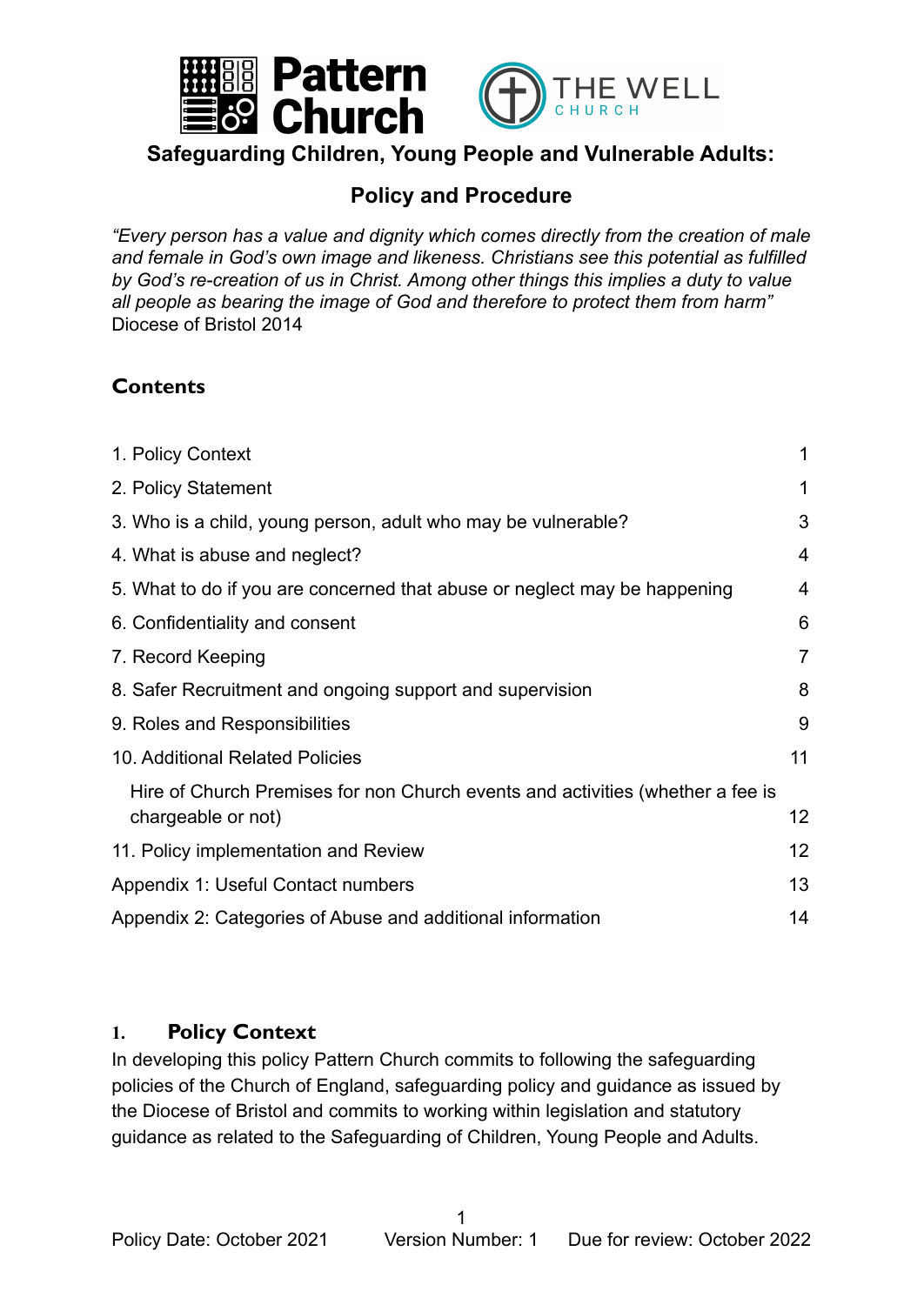



## <span id="page-1-0"></span>**2. Policy Statement**

It is the responsibility of all members of Swindon CCRC Trust (Swindon CCRC Trust (Pattern Church & The Well) & The Well) to give paramount importance to the nurture and care of children, young people and vulnerable adults, in a safe and secure environment. It is about preventing harm to children and adults wherever possible.

#### **We recognise that:**

- The welfare of the child, young person or vulnerable adult is paramount.
- Everyone has different levels of vulnerability and each of us may be regarded as vulnerable at some time in our lives
- All people who may be vulnerable have the right to equal protection from all types of harm or abuse which can occur in all families and communities.
- Working in partnership with children, young people, vulnerable adults and their parents, carers and other agencies is essential in promoting their welfare.

#### **We will develop a culture in our church that:**

- Enables a safe and caring community to provide a loving environment where there is a culture of 'informed vigilance' as to the dangers of abuse.
- Enables and encourages concerns to be raised and responded to openly and consistently and protects children, young people and adults who may be vulnerable from actual or potential harm.
- Ensures all people feel welcomed, respected and safe from abuse.
- Values, listens to and respects children, young people and adults who may be vulnerable, encouraging them to be active contributors to the church community.
- Encourages adults who may be vulnerable to lead as independent a life as possible.

#### **When concerns are raised we will:**

- Respond without delay to every concern raised that a child, young person or vulnerable adult may have been harmed, or may be at risk of harm, through abuse or neglect.
- Work with police, local authority and other partners in any investigation, including where allegations are made against a member of the Church community.
- Challenge any abuse of power, especially by anyone in a position of trust.

#### **If abuse has occurred we will ensure:**

● Informed and appropriate pastoral care is offered to any child, young person or adult who has suffered abuse, including support to make a complaint if so desired.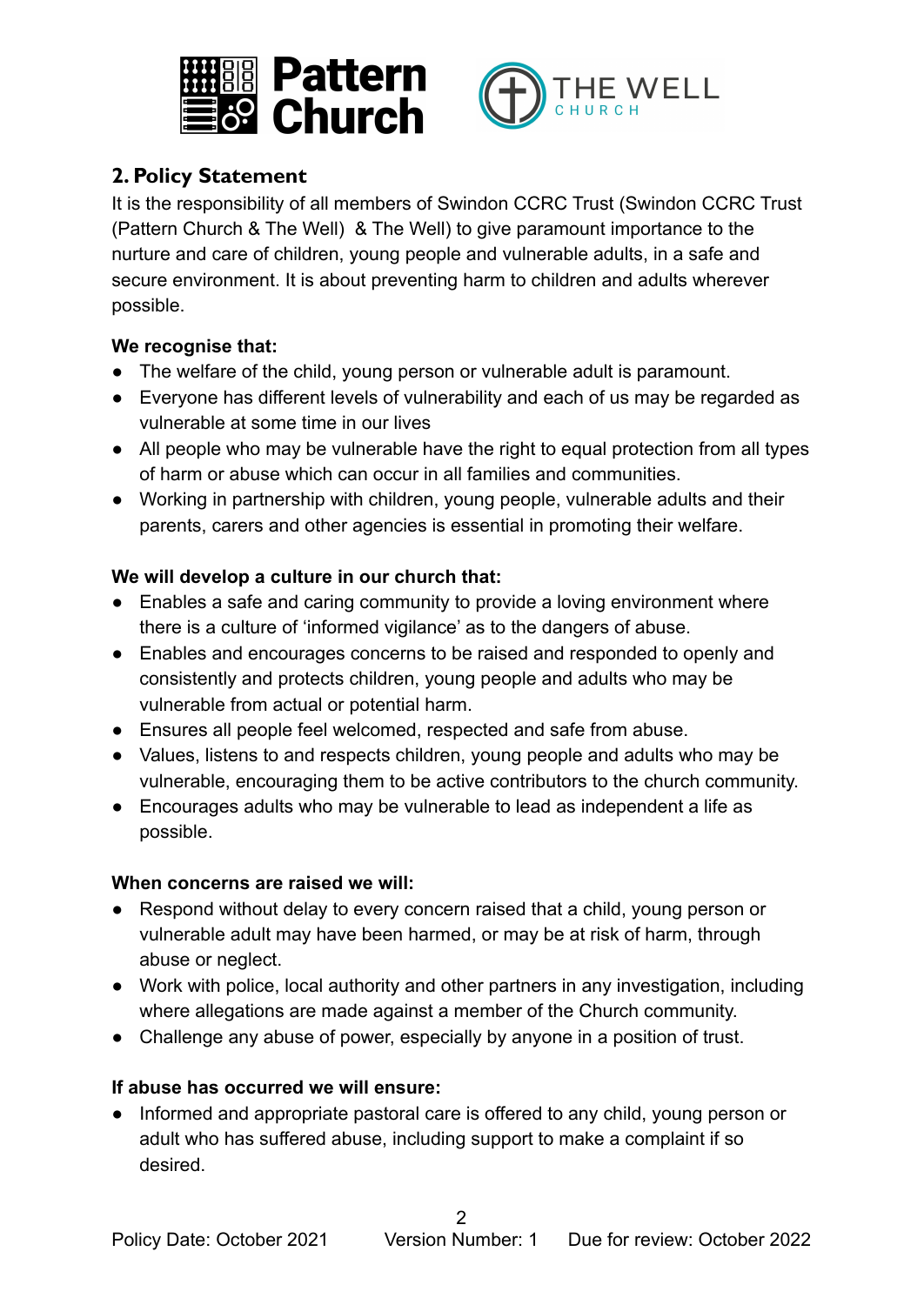



- Supervision is provided for any member of the Church Community known to pose a risk of harm to others.
- Appropriate pastoral care is provided to any member of our church against whom an allegation is made.

#### **In all recruitment we will:**

• Carefully select those with any responsibility within the Church (including voluntary workers) in line with the Church of England Safer Recruitment Practice Guidance,  $2016<sup>1</sup>$  and provide ongoing supervision, support and training.

### <span id="page-2-0"></span>**3.Who is a child, young person, adult who may be vulnerable?**

**Children and young people:** for the purposes of this policy means anyone under the age of 18 years. Children and young people may be abused by an adult or child, male or female. It is far more common for a child or young person to be abused by a person known to them than by a stranger. This could be a parent, family member, friend, teacher, minister or anyone else. Children may be abused in person or via electronic media, they may experience harm as a result of seeing or hearing the abuse of others.

Where conflicts of interest arise between the welfare of the child and that of adults, the child's wellbeing must always be of paramount importance and priority.

**Adults who may be vulnerable:** The Care Act 2014 defines an adult to whom statutory safeguarding duties apply as an adult who:

- *● Has needs for care and support (whether or not the Local Authority is meeting any of these needs)*
- *● Is experiencing, or at risk of abuse or neglect*
- *● As a result of those care and support needs is unable to protect themselves from either the risk of or the experience of abuse or neglect.*

(Care and Support Statutory Guidance, 2016)

The definition may apply to anyone 18 years old and over who may not be able to protect themselves from abuse, harm or exploitation, which may be by reason of illness, physical, sensory or learning disability or impairment, mental illness, use of drugs or alcohol. Increased vulnerability may be temporary or permanent and may be visible or invisible.

An adult may be abused or neglected by family (including spouses, parents and children), friends, carers (paid and unpaid), strangers and professionals and

<sup>1</sup> <https://www.bristol.anglican.org/documents/c-e-safer-recruitment-2016/>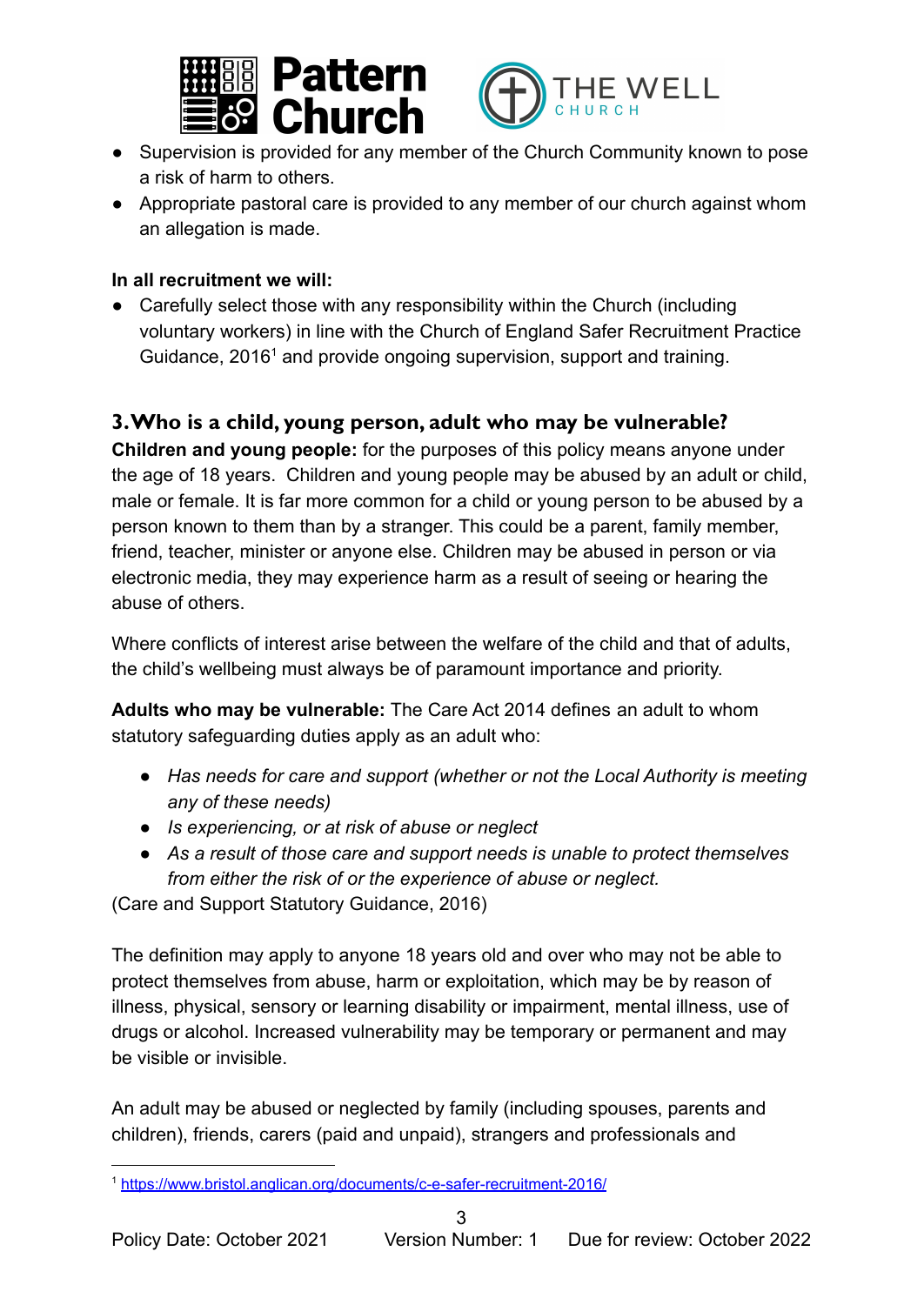



members of the community. Those at risk may live alone or may live with family or in a care setting e.g. residential home.

### <span id="page-3-0"></span>**4.What is abuse and neglect?**

Please see the table attached as **Appendix 2** This outlines the forms of abuse noted in legislation related to safeguarding children, young people and adults alongside some examples and potential indicators that abuse or neglect may be occurring.

## <span id="page-3-1"></span>**5.What to do if you are concerned that abuse or neglect may be happening**

You may see or hear something of concern or someone may tell you something of concern (a disclosure). If a child, young person or adult tells you that they have experienced abuse, are experiencing abuse or are concerned that they may be at risk:

| Do                                                                                                                                                                                                                                  | Don't                                                                                               |
|-------------------------------------------------------------------------------------------------------------------------------------------------------------------------------------------------------------------------------------|-----------------------------------------------------------------------------------------------------|
| Listen. Try to move to a quiet space if<br>possible                                                                                                                                                                                 | Tell them to speak to someone else                                                                  |
| Let the person talk at their own pace and<br>say what they want to say. If you need to<br>clarify points ask open questions like:<br>Tell me what happened,<br>Explain  about the incident<br>Describe  where it was, what happened | Investigate.<br>Ask leading questions e.g. why did they<br>do that, was it 'name', did it hurt you? |
| Take it seriously                                                                                                                                                                                                                   | Try not to react as though unbelieving or<br>shocked                                                |
| Reassure. Confirm they are doing the<br>right thing by telling you.                                                                                                                                                                 | Tell them not to tell stories                                                                       |
| Tell them you need to share the concern<br>with the right people e.g.<br>ChurchSafeguarding Officer, police, social<br>care                                                                                                         | Promise to keep a secret or tell people<br>who don't need to know.                                  |
| Record what was said and the facts as<br>accurately as possible as soon as<br>possible                                                                                                                                              | Try to just remember it                                                                             |
|                                                                                                                                                                                                                                     | Contact the person the allegation is about                                                          |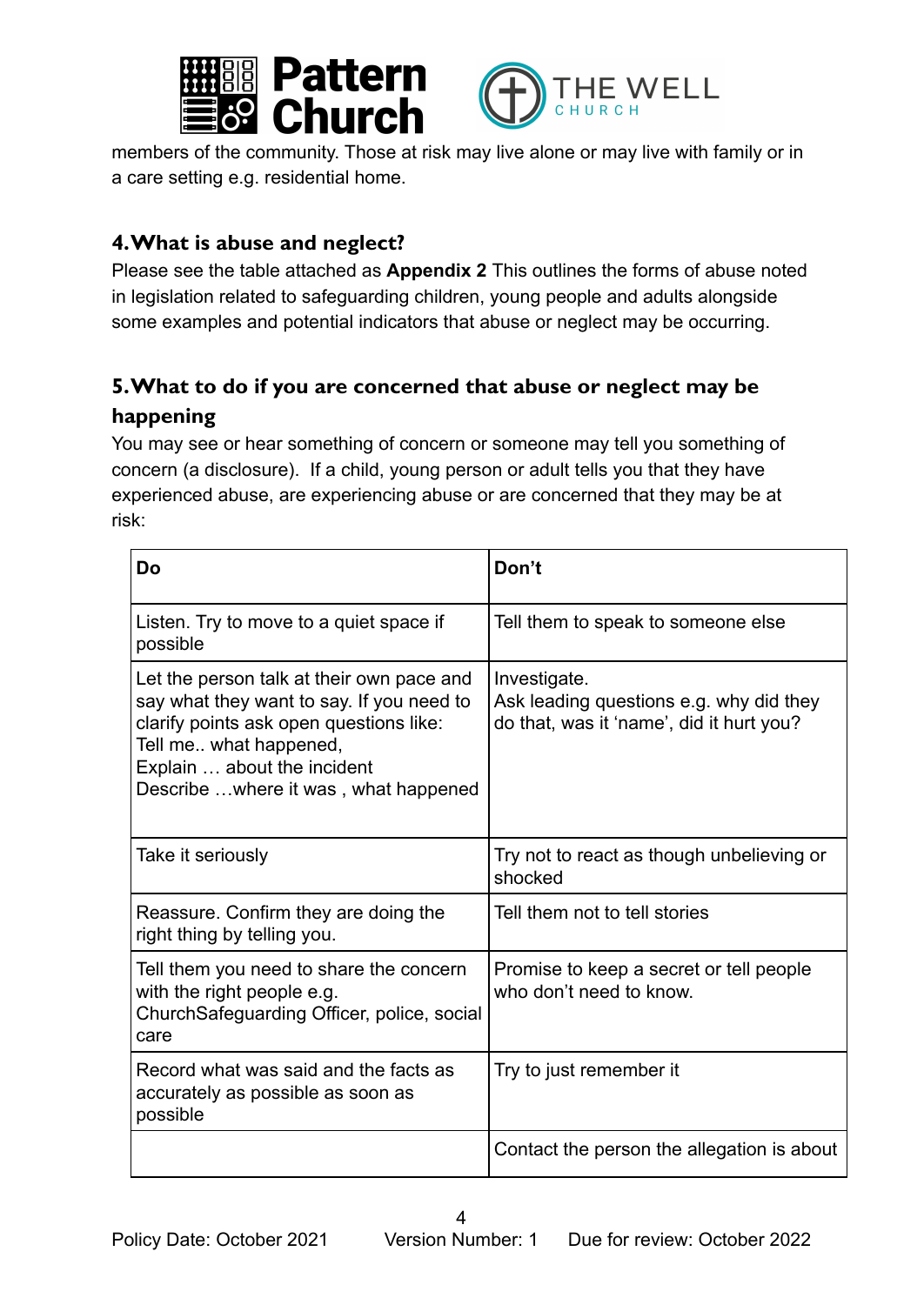



**Whether a child, young person or adult has shared a concern with you or you have seen or heard something of concern…**

**If the situation is urgent** i.e. there is an imminent risk of harm: contact the police on 101 or 999 as appropriate or contact the Local Authority Children or Adults safeguarding Teams:

**Swindon Borough Council: Children's Safeguarding Team 01793 466903** ‐ Monday to Friday (Multi Agency Safeguarding Hub) **01793 436699** ‐ Out of hours/Weekends

#### **Swindon Borough Council: Adult Safeguarding Team 01793 463555** ‐ Monday to Friday. **01793 436699** ‐ Out of hours/Weekends

Once you have sought advice from police or the Local Authority and the situation is made safe, inform the ChurchSafeguarding Officer as soon as possible of the concern and actions taken; provide a written record of this. If the concern is about the Church Safeguarding Officer contact the Incumbent or Diocesan Safeguarding Adviser.

**If the situation is of concern but is not urgent:** Contact the Church Safeguarding Officer to report the concern and provide a written record (if the concern is about the Church Safeguarding Officer contact the Incumbent or Diocesan Safeguarding Adviser). They will decide with you whether to discuss with the child, their parents or carers or the adult and any carers and whether a referral to the Local Authority Children or Adults Safeguarding Team is needed or any other action.

**Note:** Anyone can report a concern directly to police or the Local Authority at anytime.

Swindon CCRC Trust (Pattern Church & The Well) hopes that all will follow this policy but where there is any concern that an issue has not been reported and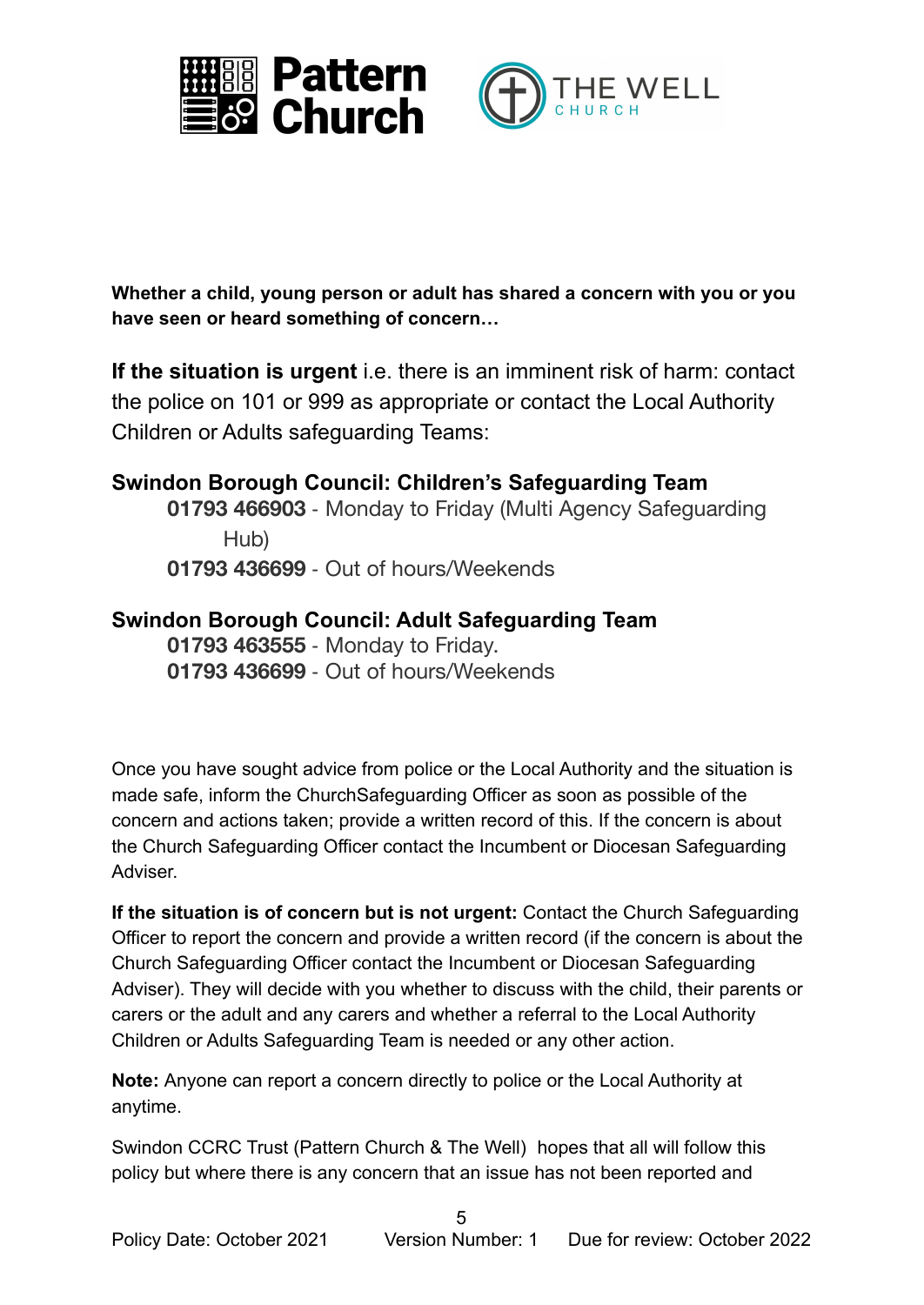



should be or any reluctance to inform the church of an incident Swindon CCRC Trust (Pattern Church & The Well) wishes to make clear that the most important point is that those concerns are reported to the appropriate authority so that they can be acted upon where needed.

**If there is an allegation that a person in a position of trust (minister, trustees, staff member or volunteer) has abused or neglected a child or adult or that such a person may present a risk to a child or adult:** The Diocese of Bristol 'Allegations Management Procedure<sup>2</sup>' will be followed (copies of this procedure can be found on the Diocesan website and copies are held by the Church Safeguarding Officers, Clergy and in the Church Office). In brief this procedure requires that:

- The concern should be reported as above; report should reach police and Local Authority within 1 working day.
- The concern should not be made known to the person against whom the allegation is raised without agreement with police and or the Local Authority.
- Next steps will be decided in conjunction with police, Local Authority representatives (including Local Authority Designated Officer where there is a concern for the welfare of a child), the Diocesan Safeguarding Adviser and Church representatives (usually CSO, Incumbent and Churchwardens).

**If a person is identified who has a caution or conviction for abuse of children and or adults who may pose a risk to others**: (usually those with convictions for sexual or violent offences) the Diocese of Bristol guidance 'Ministering to those who may pose a risk<sup>3</sup> (Copies of this guidance can be found on the Diocesan website and copies are held by the Church Safeguarding Officers, Clergy and in the Church Office) will be followed. In brief this guidance advises that that Church Safeguarding Officer and Diocesan Safeguarding Adviser are made aware and that the individual is informed that:

- To support their being part of the congregation as safely as possible, contact will be made with police, probation and other agencies connected with their case.
- The Diocesan Safeguarding Adviser and Church leaders will need to know of their circumstances.
- That a risk assessment will need to be completed

<sup>2</sup> <https://www.bristol.anglican.org/documents/allegations-management-procedure/>

<sup>3</sup> <https://www.bristol.anglican.org/documents/ministering-those-may-present-risk/>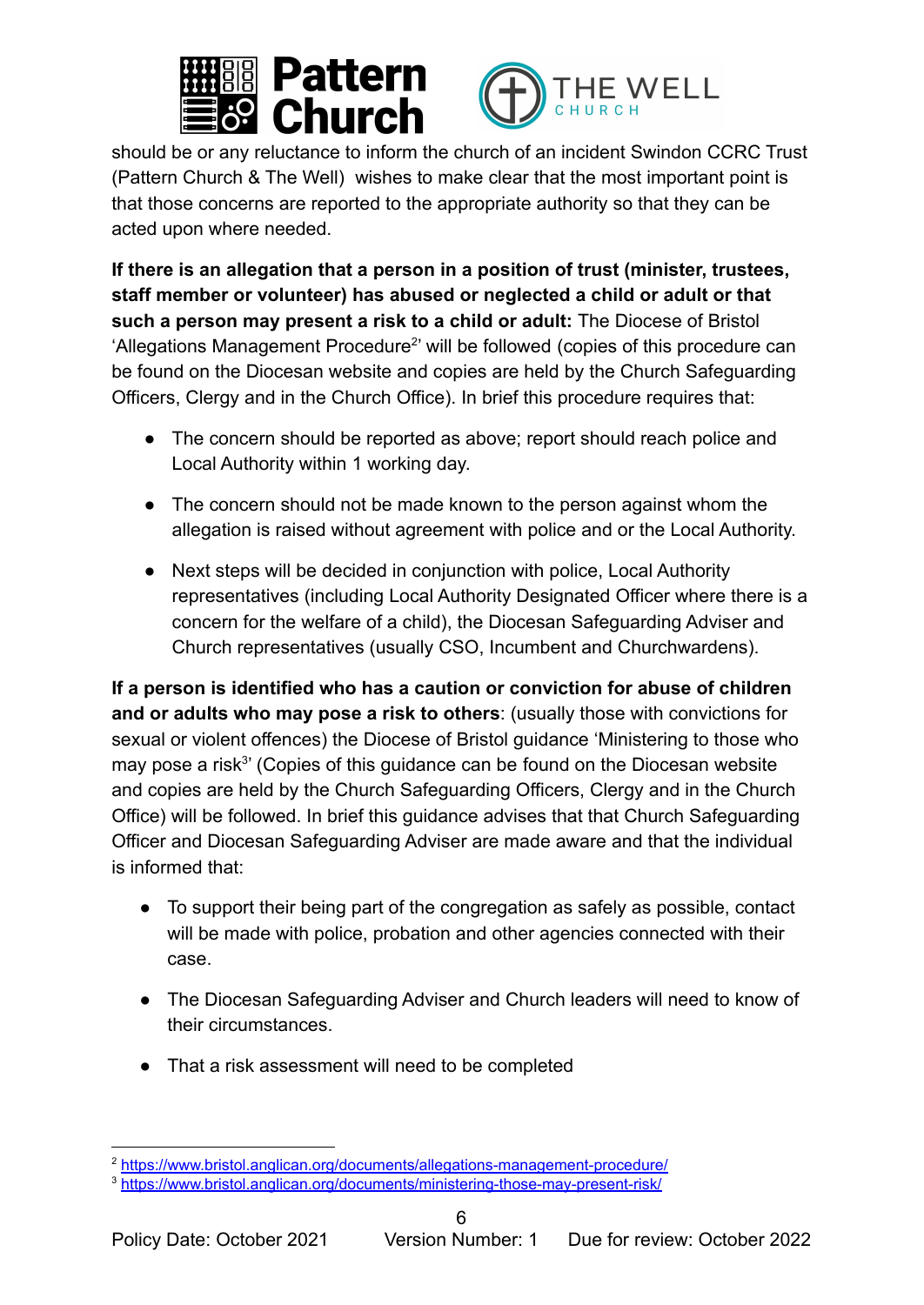



• And that a written agreement will be needed between the individual and the Church which agrees when the individual will or will not be involved in church services and activities, boundaries of behaviour and support offered.

## <span id="page-6-0"></span>**6. Confidentiality and consent**

**Confidentiality:** Swindon CCRC Trust (Pattern Church & The Well) accepts the principle that only those with a need to know should be made aware of safeguarding concerns or other confidential information. All staff, ministers and volunteers are expected to share confidential information appropriately and to ensure that written records and verbal information is shared responsibly and stored securely.

**Consent:** Swindon CCRC Trust (Pattern Church & The Well) accepts that all people have a right to make their own views and wishes known and that these wishes should be followed wherever possible.

**Children:** Where there is a concern that a child is experiencing or at risk of abuse or neglect they may ask those that know not to tell anyone. Swindon CCRC Trust (Pattern Church & The Well) accepts that we can not do this; these concerns must be reported to the appropriate authorities to enable the child or young person to receive appropriate help and support. Swindon CCRC Trust (Pattern Church & The Well) asks all staff, ministers and volunteers to explain this to children in their care when appropriate. Where there is concern that a child is experiencing or is at risk of abuse or neglect. Swindon CCRC Trust (Pattern Church & The Well) expects that parents and carers will be communicated with and will have their consent sought for information to be shared with the Local Authority or other agencies. This should happen except where there is concern that to do so would place a child at increased risk or where a parent or carer may be involved in the sexual abuse of the child. In those circumstances advice of the Local Authority or police should be sought before informing the parents or carers of the concern. Where the allegation is against an individual who may have access to other children or vulnerable adults the referral should be made without seeking consent from parents or carers - how they are made aware of the concerns will be decided alongside statutory agencies.

**Adults:** Adults have the right to make their own decisions about their lives. Consent should be sought from an adult before information is shared about them. However, where an adult withholds consent for a safeguarding concern to be shared with statutory authorities (police and local authority), this should be accepted except where there may be others at risk (e.g. is the abuse or neglect is happening in a care home or hospital or the abuser has access to other vulnerable adults or children) or where there is reason to doubt that the individual has capacity to make that decision or where there is imminent risk of serious harm. Advice should be sought from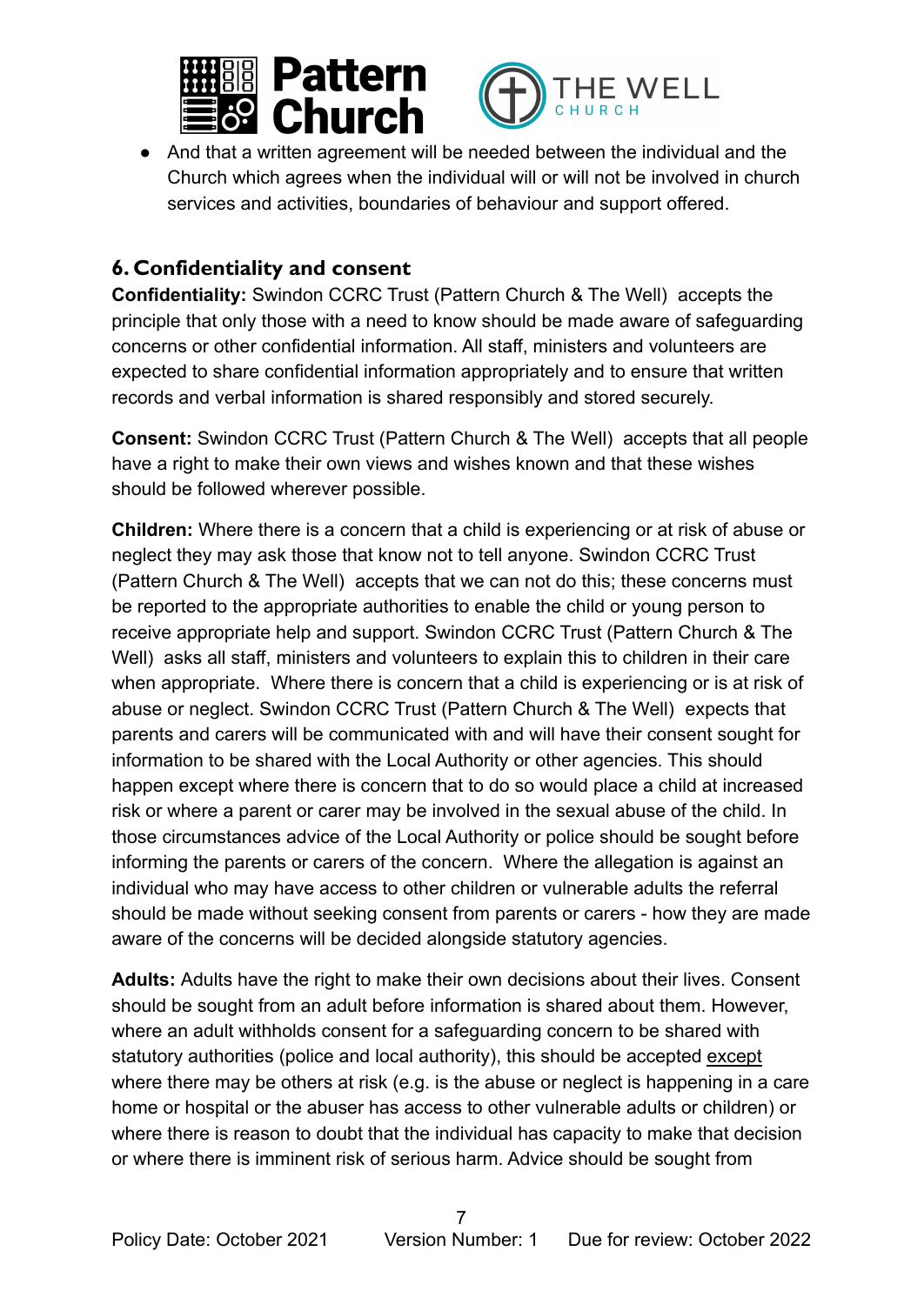



statutory services (Adult social care or police) or the Diocesan Safeguarding Adviser where there is any doubt as to whether a concern should be referred.

# <span id="page-7-0"></span>**7. Record Keeping**

Records of all safeguarding concerns will be kept by the Church Safeguarding Officers. They will keep a record of the initial concern and all actions taken. The records will be securely held. All those involved with any safeguarding concern must ensure that they provide to the Safeguarding Officer any records related to that case for secure storage.

Swindon CCRC Trust (Pattern Church & The Well) does not have access to secure email systems. Therefore great care should be taken where email is used to ensure that confidential information is not open to being accessed by unauthorised individuals. Individual's confidential information should not be communicated via email (e.g. any information should not make the individual identifiable by name, address etc.).

Records must be maintained of staff and volunteer training and DBS checks. These will be maintained by the ChurchSafeguarding Officer.

## <span id="page-7-1"></span>**8. Safer Recruitment and ongoing support and supervision**

All recruitment of staff and volunteers will be undertaken in line with Church of England policy 'Safer Recruitment, 2016<sup>4</sup>'. See Swindon CCRC Trust (Pattern Church & The Well) Safer Recruitment Guidance for further information.

Recruitment of staff and volunteers will only be undertaken by those delegated such responsibility from Trustees.

Recruitment of staff and volunteers will only be undertaken according to agreed process.

No one who has not been safely recruited will be permitted to work unsupervised with children, young people or adults who may be vulnerable.

In brief: All staff and volunteers will:

- Have all recruitment checks completed and approved prior to starting in role.
- All eligible staff and volunteers will have a repeat DBS disclosure every 5 years. Any lapsed DBS check will require the post holder to stand down until the check has been completed.

<sup>4</sup> <https://www.bristol.anglican.org/documents/c-e-safer-recruitment-2016/>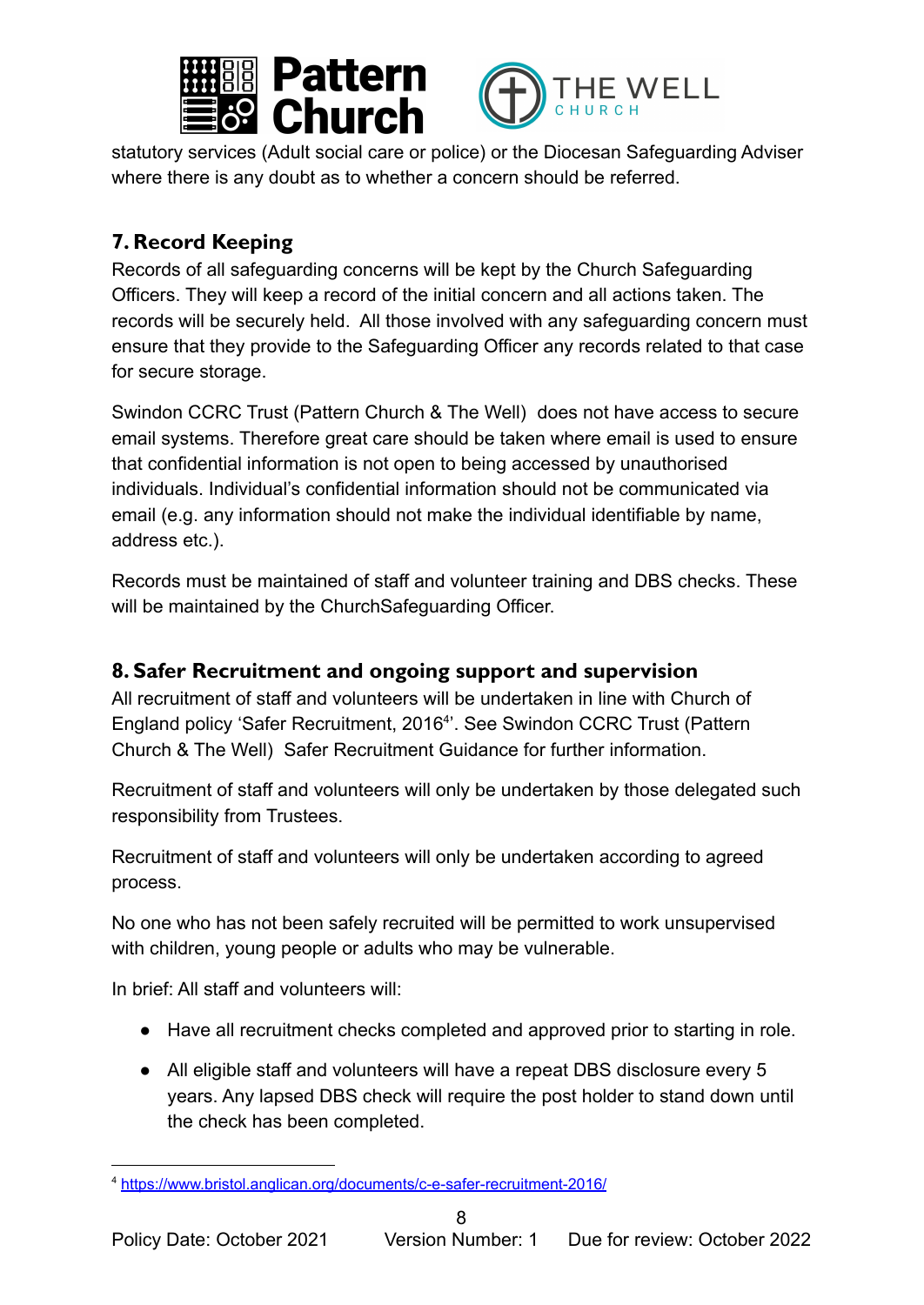



- Attend safeguarding training as required by the Church of England
- Attend any other training as decided by the trustees
- Have a named supervisor

### <span id="page-8-0"></span>**9. Roles and Responsibilities**

| <b>Name</b>                                                          | <b>Responsibilities</b>                                                                                                                                                                                                                                                                                                                                                                                                                                                                                        |
|----------------------------------------------------------------------|----------------------------------------------------------------------------------------------------------------------------------------------------------------------------------------------------------------------------------------------------------------------------------------------------------------------------------------------------------------------------------------------------------------------------------------------------------------------------------------------------------------|
| <b>Swindon CCRC Trust</b><br>(Pattern Church & The<br>Well) Trustees | Agree, implement, monitor and review annually<br>$\bullet$<br>this safeguarding policy and all associated<br>policies<br>Ensure all staff and volunteers are recruited<br>safely<br>Agree and implement supporting good practice<br>guidance and processes<br>Ensure adequate insurance for all activities<br>$\bullet$<br>Recruit and provide adequate support to<br>$\bullet$<br><b>ChurchSafeguarding Officers</b><br>Ensure all staff and volunteers are adequately<br>$\bullet$<br>trained and supervised |
| <b>Church Safeguarding</b><br>Officer (CSO)                          | • Respond to all safeguarding allegations and<br>concerns according to policy and guidance<br>• Monitor and report to Trustees regarding<br>adherence to policy and practice<br>Arrange safeguarding training and maintain<br>records<br>• Process DBS disclosures for the church and<br>maintain records                                                                                                                                                                                                      |
| Incumbent                                                            | • Act as a point of contact should there be any<br>safeguarding allegation or concern regarding a<br>CSO                                                                                                                                                                                                                                                                                                                                                                                                       |
| Church Wardens (at<br>Swindon CCRC Trust, the<br>trustees)           | Take part in the allegations management<br>$\bullet$<br>procedure when required<br>Take part in an 'agreement' as per 'ministering to<br>those that may present a risk'                                                                                                                                                                                                                                                                                                                                        |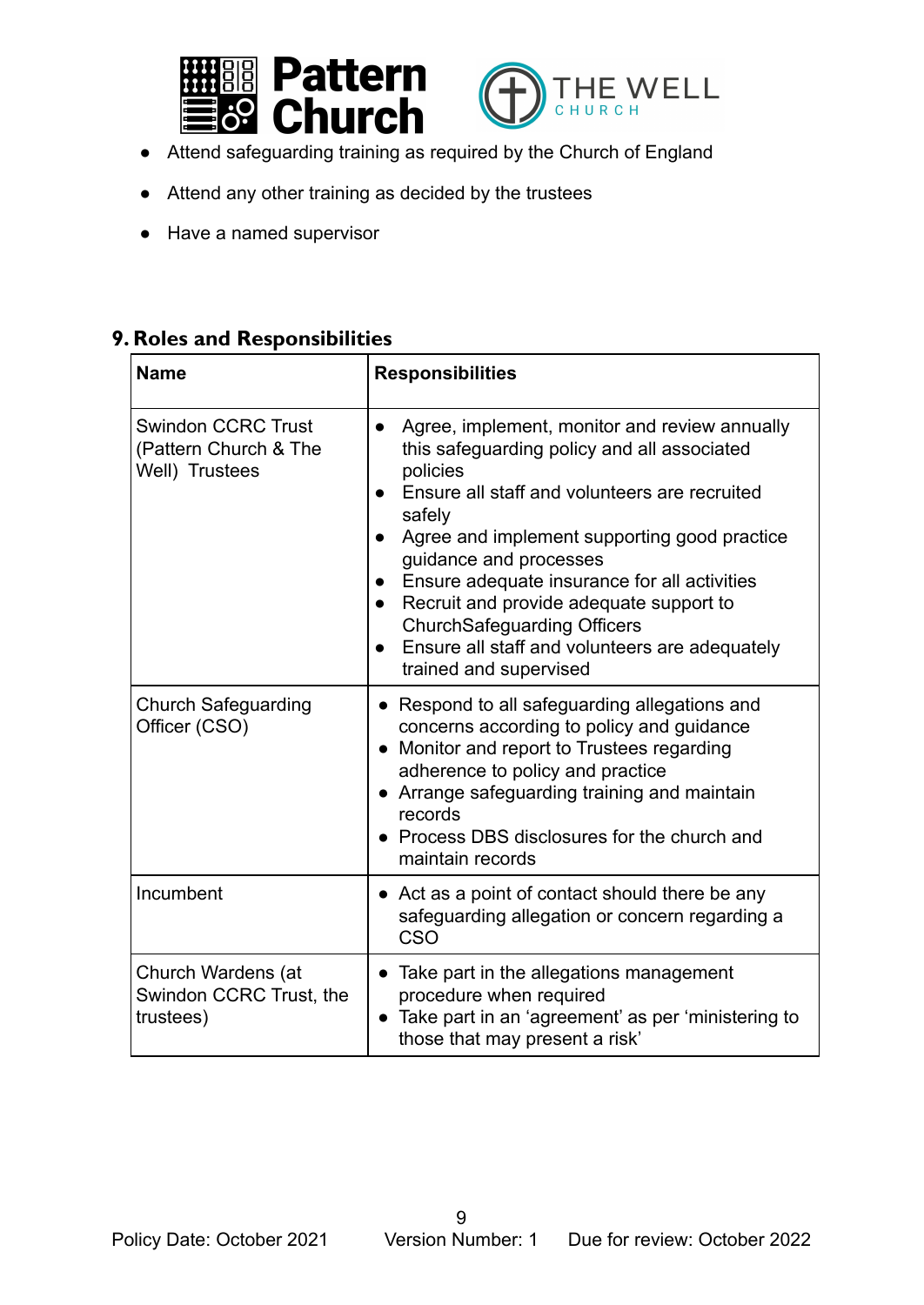



| <b>Activity Leaders</b>     | • Follow the Safeguarding policy and associated<br>good practice guidance<br>• Ensure that activities are run according to good<br>practice guidance<br>• Report any safeguarding concerns as per policy<br>• Ensure all volunteers are safely recruited<br>• Ensure all volunteers have in date training and<br>DBS check as required<br>• Ensure all new volunteers receive agreed<br>induction<br>• Supervise agreed volunteers |
|-----------------------------|------------------------------------------------------------------------------------------------------------------------------------------------------------------------------------------------------------------------------------------------------------------------------------------------------------------------------------------------------------------------------------------------------------------------------------|
| <b>Staff and Volunteers</b> | • Follow the safeguarding policy and associated<br>good practice guidance<br>• Report any safeguarding concern as per policy                                                                                                                                                                                                                                                                                                       |
| Church members              | • Be aware of the safeguarding and associated<br>policies<br>• Report any concerns as per policy                                                                                                                                                                                                                                                                                                                                   |

## <span id="page-9-0"></span>**10.Additional Related Policies Photographs and videos**

It is the policy of Swindon CCRC Trust (Pattern Church & The Well) that no one should take photographs of children or young people without the written consent of that child's parent or carer and the consent of that child where they are old enough to give consent.

Where photographs are to be taken consent will be gained from parents and carers in advance, using the agreed form. This will stipulate: who will take photos, for what purpose they may be used, how they will be stored and after what period they will be destroyed.

No photo will be taken, shared or used for any purpose which shows a child in any state of undress.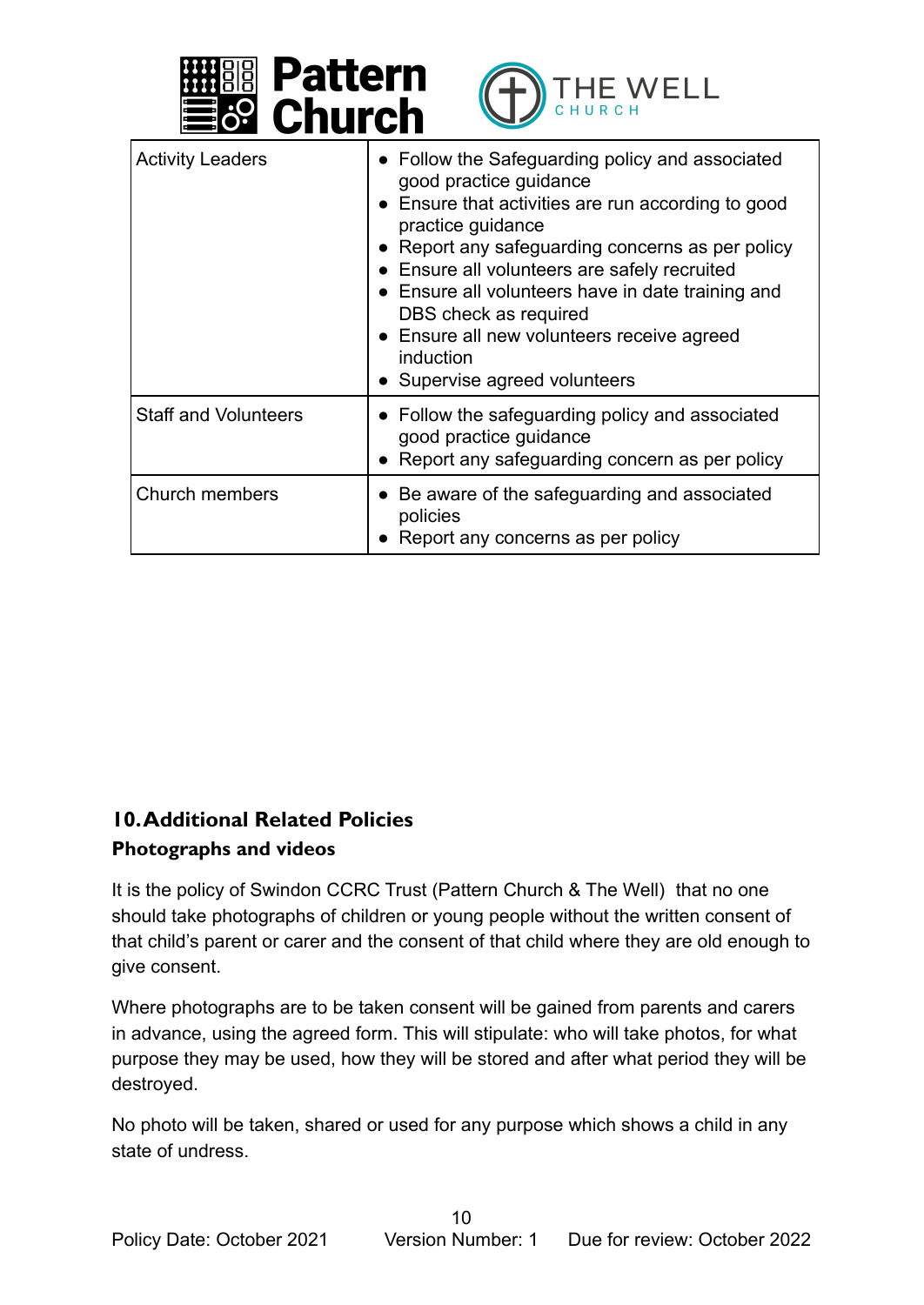



Children will not be named in publicity related to photographs or video.

Only those delegated with that responsibility by trustees may ask for parental consent and arrange the taking of any photo or video.

#### **Communications and Social Media**

It is the policy of Swindon CCRC Trust (Pattern Church & The Well) that no one employed on a paid or voluntary basis, serving as a Trustee or as a licenced minister will contact children or young people directly via social media, email, phone or text without the knowledge and consent of that child or young persons parent or carer.

Where such contact needs to be made (for example a text to advise of a change of time for an activity) the child's parent or carer will be asked for consent in advance and the parent or carer will be copied into that communication.

Very rarely contact may be made with a child or young person without the knowledge of the child's parents or carers (for example where there are serious safeguarding concerns for a child and it would increase the risk to the child to contact the parent). In this case the person making contact with the child must agree in advance with the ChurchSafeguarding Officer that this is appropriate, a second adult should be copied into all communications e.g. ChurchSafeguarding Officer or Incumbent and must keep a record of all communications and provide these to the ChurchSafeguarding Officer for the case record.

Where a group wishes to have a social media account to publicise or communicate regarding their group or activity the following will apply:

- The account shall not be a personal account belonging to any group member or leader; it will be a separate group account.
- More than one adult will be administrator for the account so that all content and messages can be seen by more than one adult.
- All users will be made aware that bullying, harassment or other anti social behaviour will not be tolerated. Information will be available to all users about how to raise a concern about the conduct of others and who with.
- Steps must be taken to prevent people outside the group having access to the names or personal details of anyone who is part of the group e.g. if a group Facebook page is used, the account settings should prevent group members being identified and any message sent to anyone other than the administrator.
- All those in a leadership role will ensure that their language is professional and appropriate e.g. not adding 'xx' to messages, not using nicknames that are not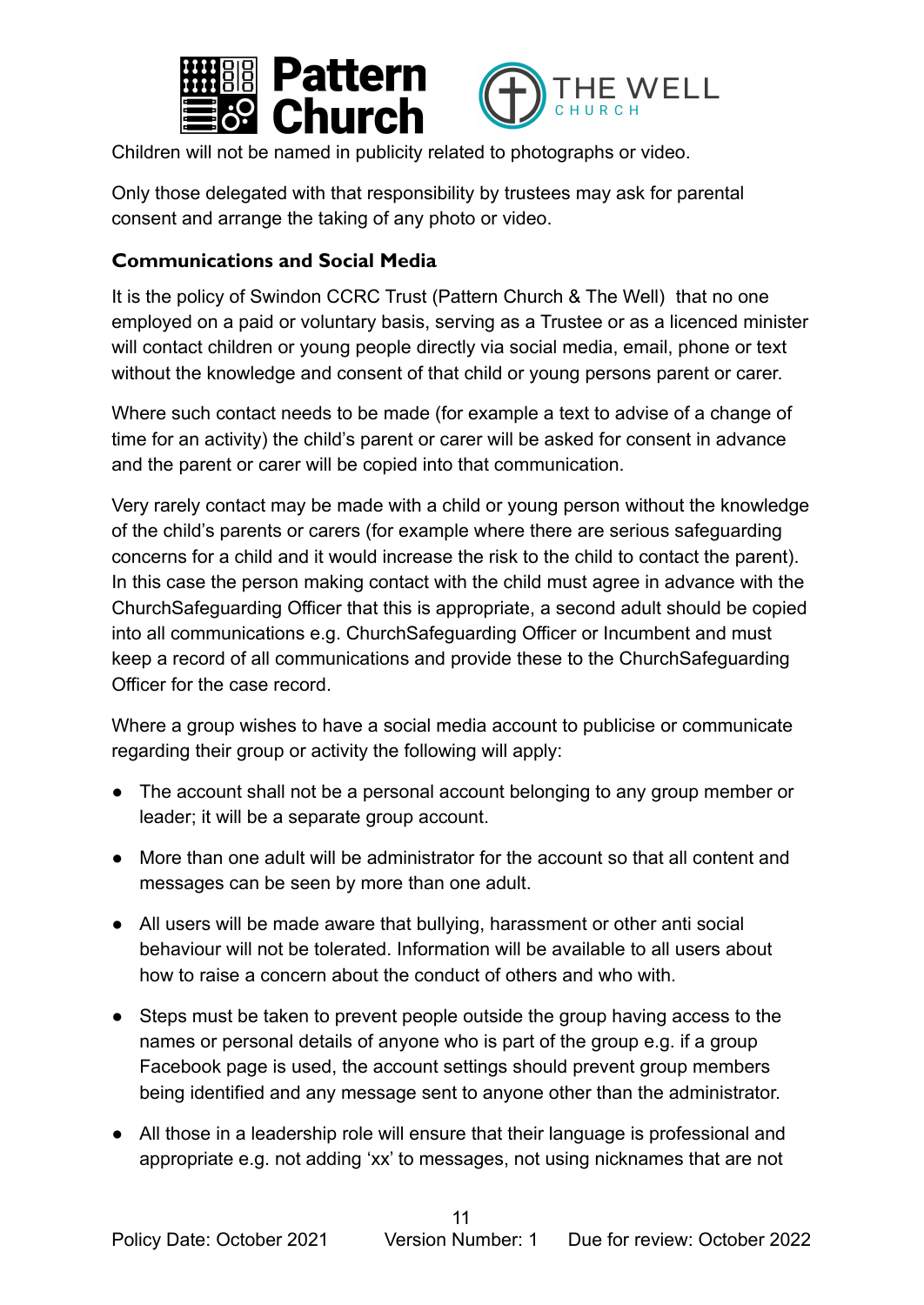



what the leader is called by everyone else, avoiding addressing others by endearments which would be ambiguous, such as 'love'.

● Further advice and information regarding online safety is available from the Diocese Safeguarding Team.

### <span id="page-11-0"></span>**Hire of Church Premises for non Church events and activities (whether a fee is chargeable or not)**

Organisations meeting at 'Pattern Church' will be expected to adhere to this safeguarding policy or where they work regularly with children, young people or adults who may be vulnerable, to have their own safeguarding policy.

'Pattern Church' is responsible for overseeing users and ensuring that that agreed hire process and forms are in use. This will include obtaining a copy of the hirers safeguarding policy where relevant and providing a copy of this policy.

### <span id="page-11-1"></span>**11. Policy implementation and Review**

This policy is agreed by Swindon CCRC Trustees in October 2021.

All staff, volunteers and ministers are required to abide by this policy and associated good practice guidance.

A copy will be available at the church building.

This policy will be monitored via annual audit and annual report to Trustees

This policy is to be reviewed annually.

# **Next Review Due: October 2022**

## <span id="page-11-2"></span>**Appendix 1: Useful Contact numbers**

- Our ChurchSafeguarding Officer is: Karen Wallace (07790 773865) and Alan Brownlie ( 07391 556313) email: safeguarding@patternchurch.org
- Our Diocesan Safeguarding Adviser can be contacted on 0117 906 0100.
	- If advice is needed on a safeguarding issue and the CSO or DSA are not available, the Churches Child Protection Advisory Service (CCPAS) provide a helpline that can be contacted on 0845 120 4550. Please state that you are calling from a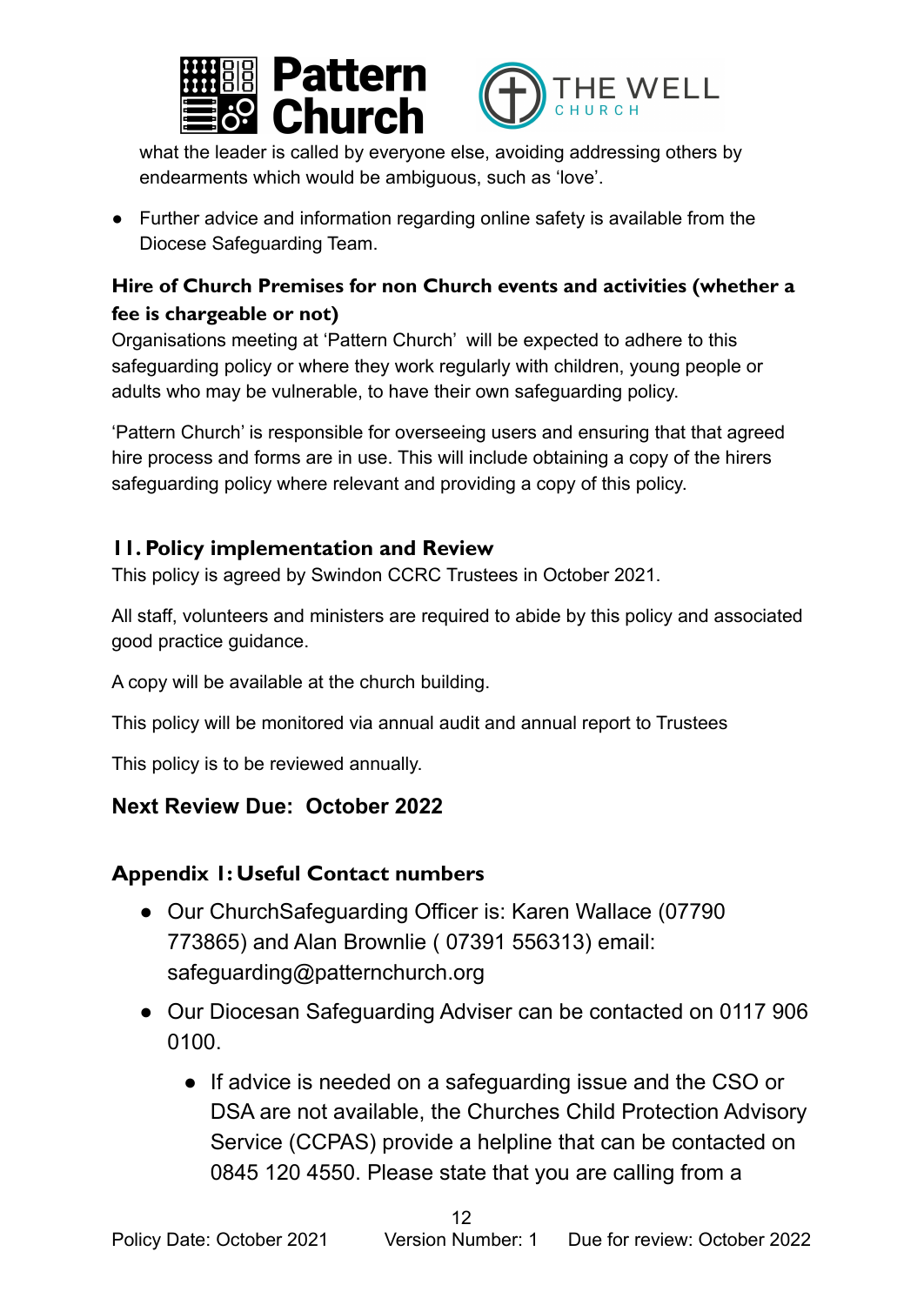



Diocese of Bristol church and contact your CSO as soon as possible to report that you sought advice from CCPAS and action taken.

**Swindon Borough Council: Children's Safeguarding Team 01793 466903** ‐ Monday to Friday (Multi Agency Safeguarding

Hub)

**01793 436699** ‐ Out of hours/Weekends

# **Swindon Borough Council: Adult Safeguarding Team 01793 463555** ‐ Monday to Friday.

**01793 436699** ‐ Out of hours/Weekends

● Police: 999 (emergency) or 101 (non emergency)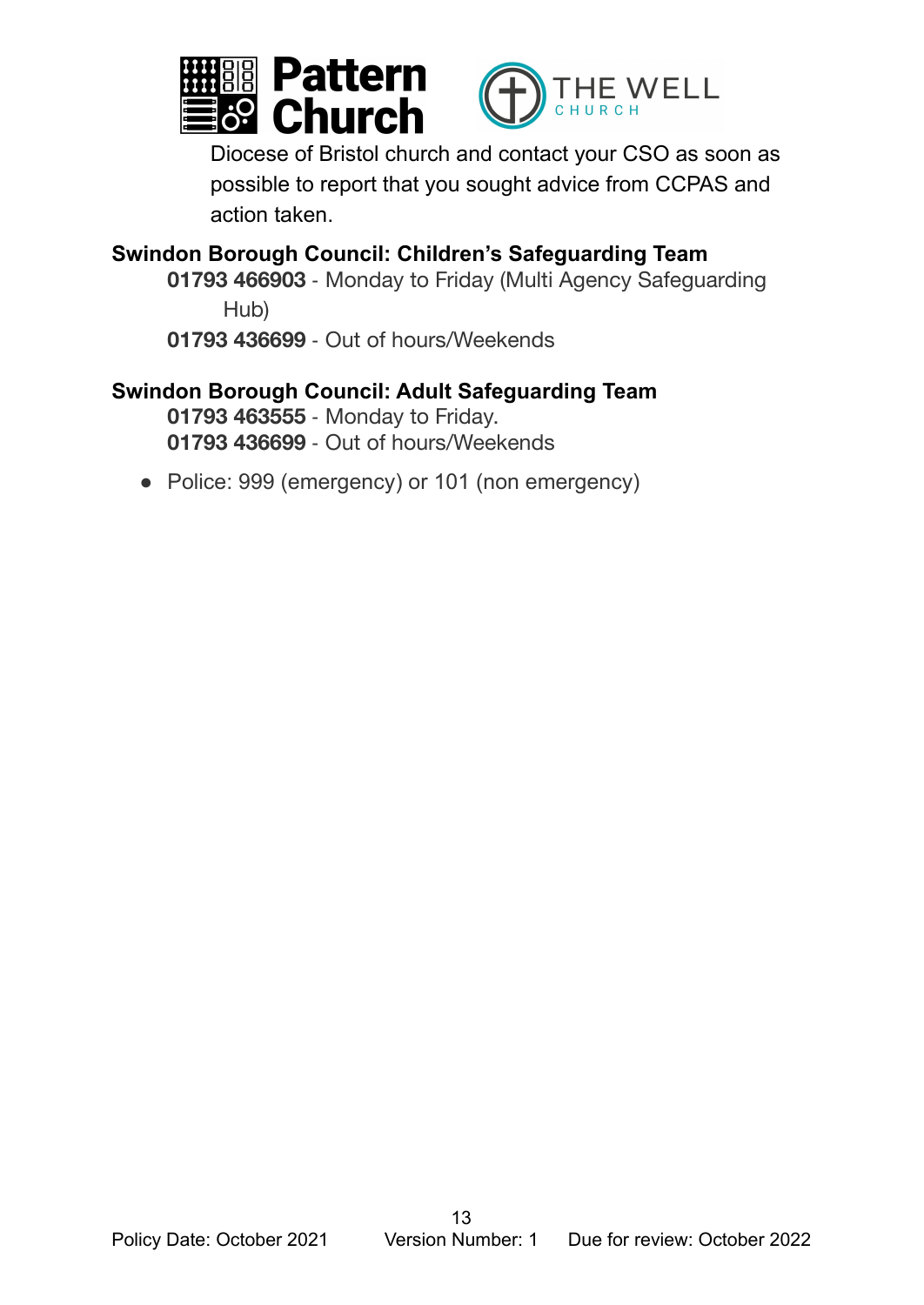# **Appendix 2: Categories of Abuse and additional information Categories, Definitions and Indicators of Harm** (Last Updated April 2017 v4)

<span id="page-13-0"></span>

| <b>Type Of Harm</b>                           | <b>Definition</b>                                                                                                                                                            | <b>Examples</b>                                                                                                                                                | <b>Indicators</b>                                                                                                                                                                                                         |
|-----------------------------------------------|------------------------------------------------------------------------------------------------------------------------------------------------------------------------------|----------------------------------------------------------------------------------------------------------------------------------------------------------------|---------------------------------------------------------------------------------------------------------------------------------------------------------------------------------------------------------------------------|
| <b>Physical</b><br><b>Adults and Children</b> | Non-accidental harm to the body. From<br>careless rough handling to direct physical<br>violence.<br>Unlawful or inappropriate use of restraint<br>or physical interventions. | Hitting, slapping, pinching,<br>shaking, pushing, scalding,<br>burning, dragging, kicking,<br>physical restraint, locking an<br>individual in a room or a car. | History of unexplained falls or minor<br>injuries, bruising which is characteristic<br>of non-accidental injury - hand slap<br>marks, pinch marks, grip marks, bite<br>marks, scalds, flinching, reluctant to<br>undress. |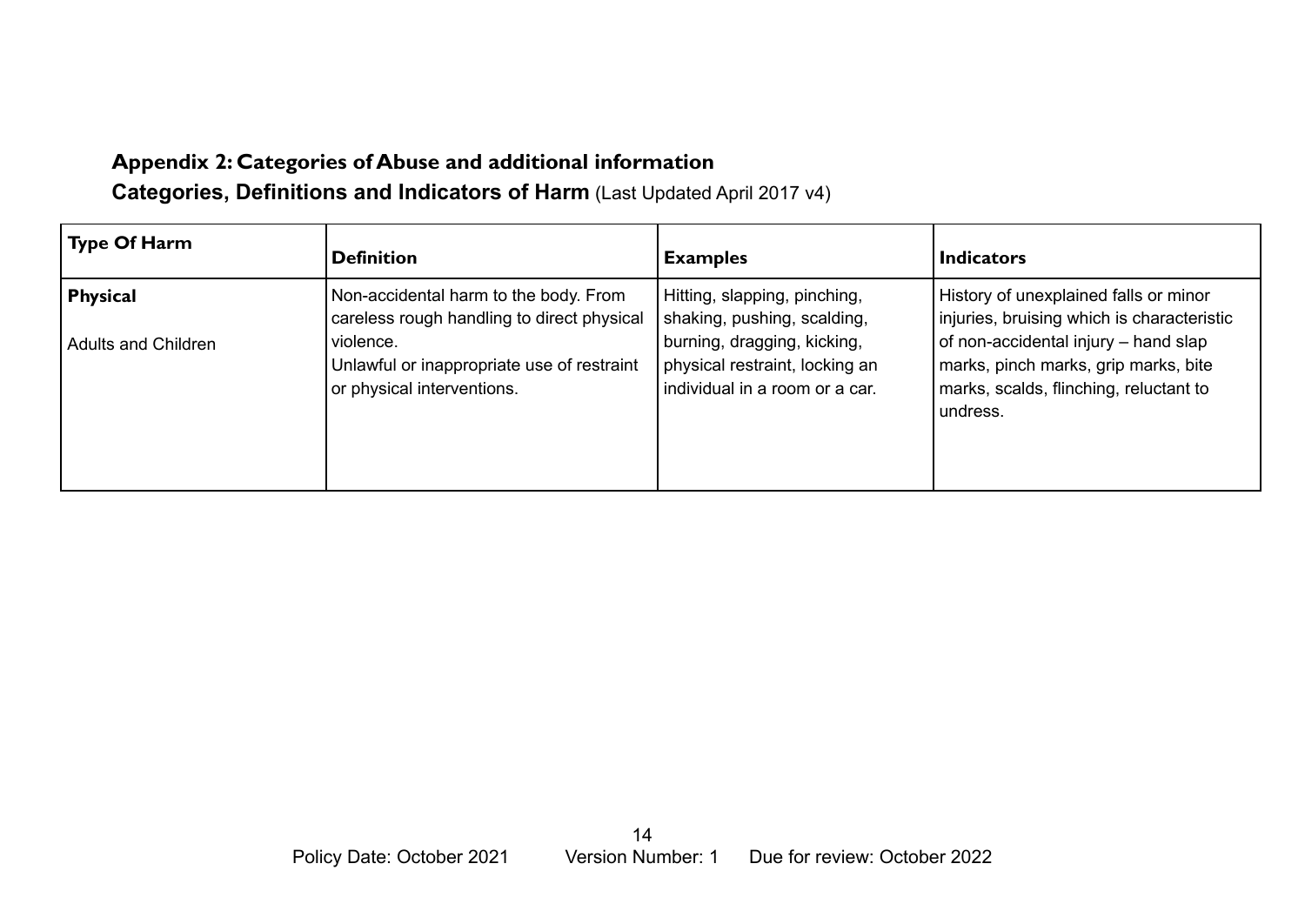| <b>Sexual</b>       | Direct or indirect involvement in sexual<br>activity without capacity and/or consent. | Coercion to be involved in the<br>making or watching of                                                                                    | Pregnancy in a women unable to give<br>consent, difficulty in walking or sitting                                                                                                        |
|---------------------|---------------------------------------------------------------------------------------|--------------------------------------------------------------------------------------------------------------------------------------------|-----------------------------------------------------------------------------------------------------------------------------------------------------------------------------------------|
| Adults and Children | Individual did not fully understand or was<br>pressured into consenting.              | pornographic material. Coercion<br>to touch e.g. of breasts, genitals,<br>anus, mouth, masturbation of                                     | with no apparent explanation, torn,<br>stained or bloody underclothes or<br>bedding, Bleeding, bruising to the rectal                                                                   |
|                     | Note: A child under 16 years old can<br>never consent to any sexual act               | either self or others, penetration<br>or attempted penetration of<br>vagina, anus, mouth with or by<br>penis, fingers and or other objects | and/or vaginal area, bruising.<br>Behavioural changes, sexually explicit<br>behaviour, explicit language, self harm,<br>obsession with washing, fear of<br>pregnancy may be exaggerated |
|                     |                                                                                       |                                                                                                                                            |                                                                                                                                                                                         |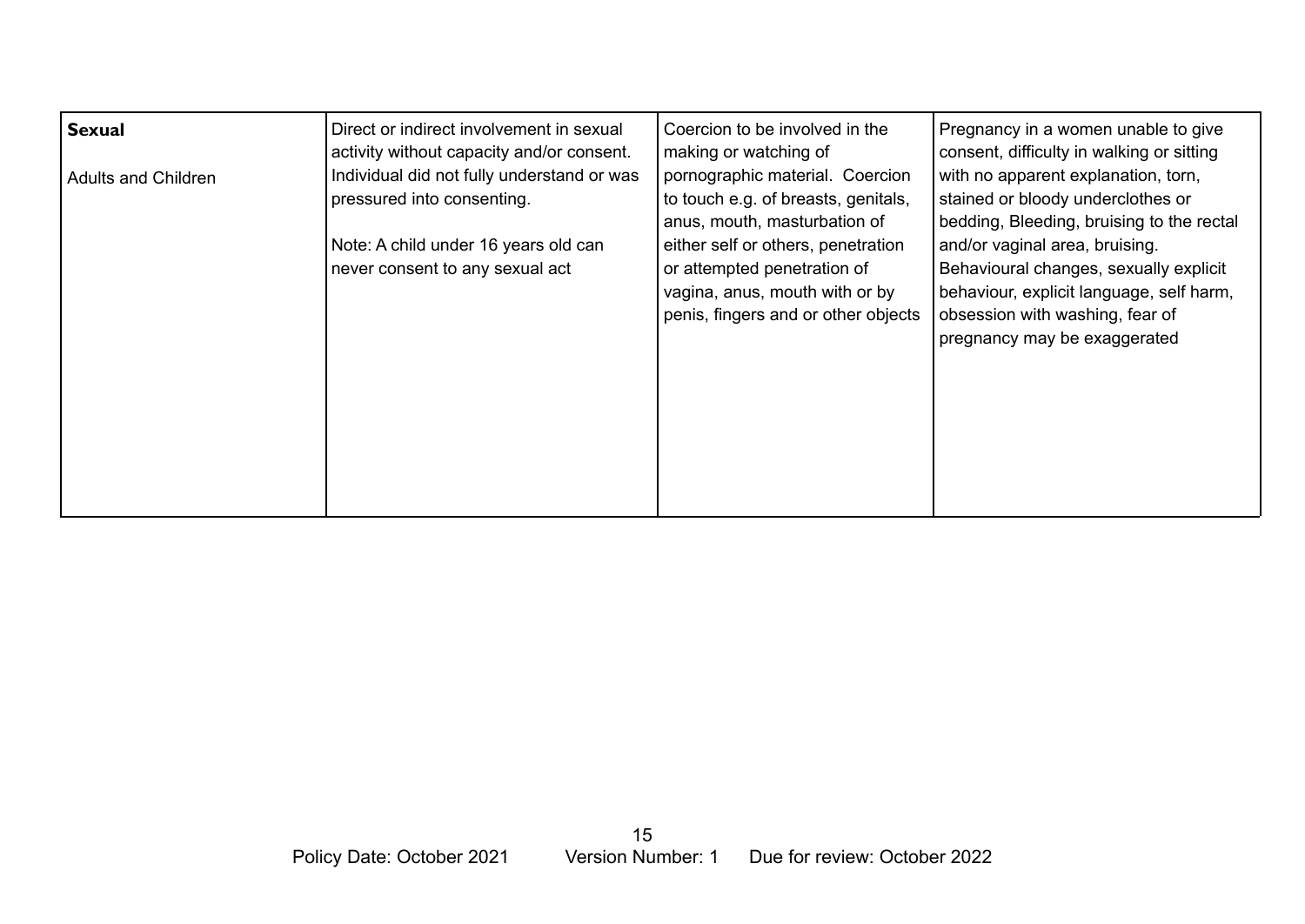| <b>Emotional</b>           | Behaviour which has a harmful effect on                                                                                                                                                                        | Shouting, coercion, bullying,                                                                                                                                                                                                                                                                                                      | Loss of interest, withdrawn, anxious or                                                                                                                                         |
|----------------------------|----------------------------------------------------------------------------------------------------------------------------------------------------------------------------------------------------------------|------------------------------------------------------------------------------------------------------------------------------------------------------------------------------------------------------------------------------------------------------------------------------------------------------------------------------------|---------------------------------------------------------------------------------------------------------------------------------------------------------------------------------|
|                            | an individual's emotional well being or                                                                                                                                                                        | blaming, insulting, ignoring,                                                                                                                                                                                                                                                                                                      | depressed, frightened, avoiding eye                                                                                                                                             |
| <b>Adults and Children</b> | development, causing mental distress<br>undermining their self-esteem and<br>affecting individual's quality of life.<br>Wilful infliction of mental suffering by a<br>person in a position of trust and power. | threats of harm or abandonment,<br>intimidation, harassment,<br>humiliation, depriving an individual<br>of the right to choice and their<br>privacy, dignity, self-expression,<br>deprivation of contact,<br>undermining self-esteem, isolation<br>and over-dependence. Failure to<br>provide a loving environment for a<br>child. | contact, irritable, aggressive or<br>challenging behaviour, unexplained<br>sleep disturbance, self harm, refusing to<br>eat, deliberate soiling, unusual weight<br>gain or loss |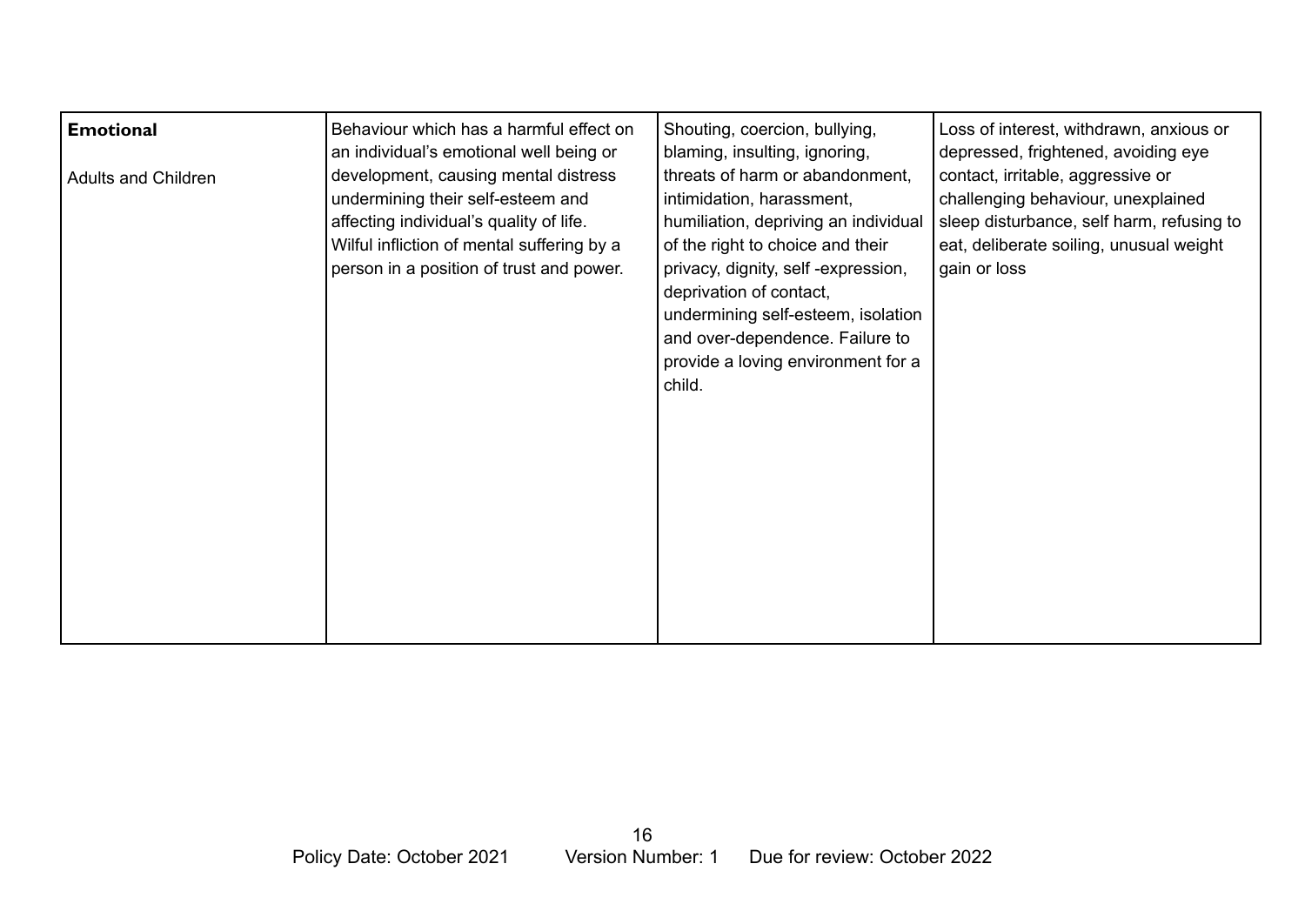| Neglect             | Failure of any person who has                                                                                                                             | Fail to meet basic needs including                                 | Unwashed/ dirty appearance, clothes too   |
|---------------------|-----------------------------------------------------------------------------------------------------------------------------------------------------------|--------------------------------------------------------------------|-------------------------------------------|
|                     | responsibility for the charge, care or                                                                                                                    | food, environment, access to                                       | small/big, untreated sores or infections, |
| Adults and Children | custody of an adult at risk or child to<br>provide the amount and type of care or<br>treatment that a responsible person could<br>be expected to provide. | health care and education, failure<br>to provide for social needs. | isolation.                                |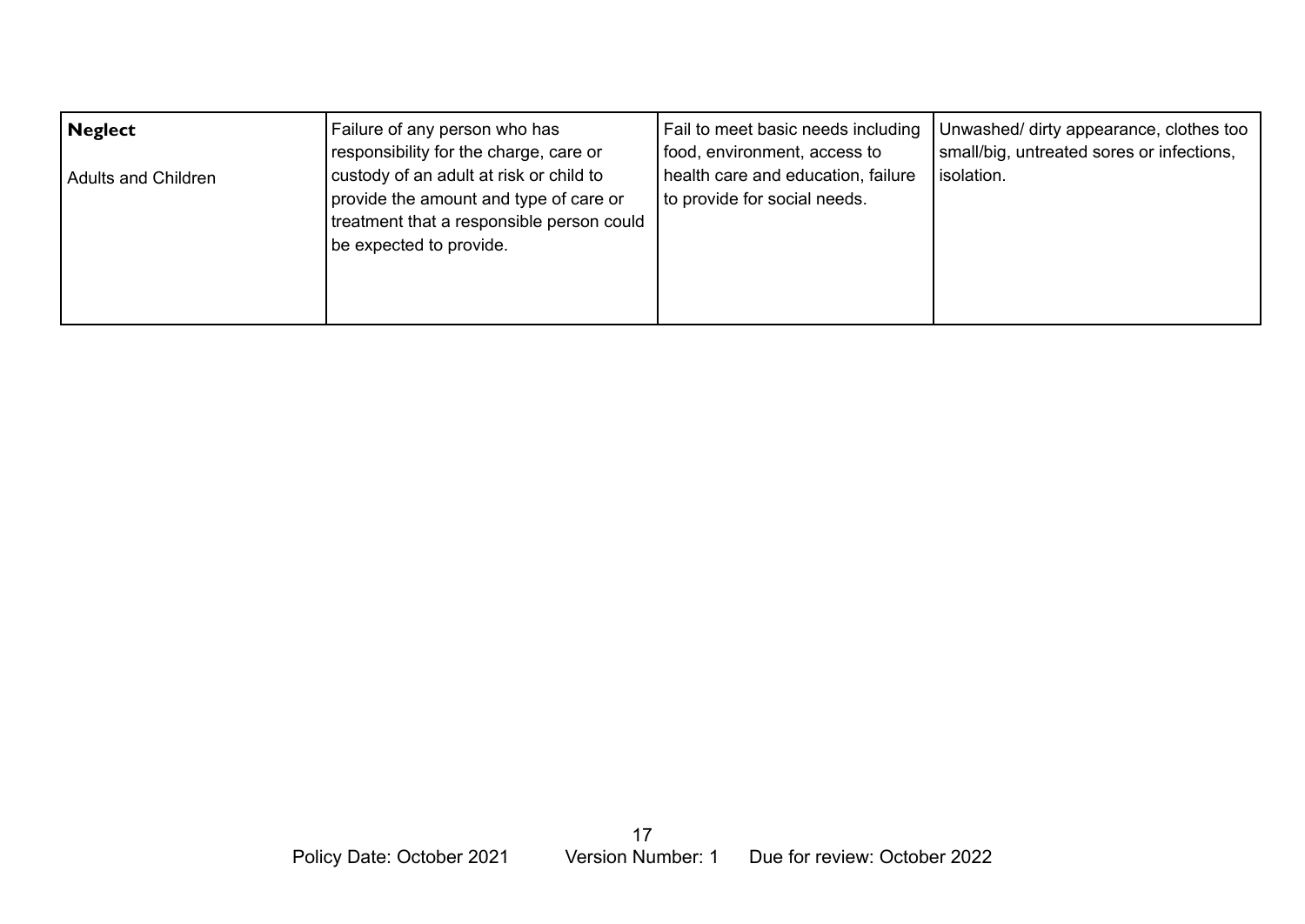| <b>Financial</b><br>Adults | The unauthorised taking (theft),<br>deprivation or misuse of any money,<br>income, assets, funds, personal<br>belongings or property or any resources<br>of an adult at risk without their informed<br>consent or authorisation. | Misuse of power of attorney or<br>appointeeship. Money and<br>possessions stolen, misuse or<br>misappropriating money,<br>valuables or property,<br>possessions or benefits, undue<br>pressure in connection with wills,<br>property, inheritance or financial<br>transactions, denying the adult at<br>risk the right to access funds,<br>unauthorised disposal of property<br>or possessions, being asked to<br>part with money on false<br>pretences, | Unexplained or sudden inability to pay<br>bills, Power of Attorney obtained and<br>misused when a person lacks or does<br>not lack mental capacity to understand,<br>unexplained withdrawal of money with no<br>benefits, person lacking goods or<br>services that they can afford, extortionate<br>demands for payments for services |
|----------------------------|----------------------------------------------------------------------------------------------------------------------------------------------------------------------------------------------------------------------------------|----------------------------------------------------------------------------------------------------------------------------------------------------------------------------------------------------------------------------------------------------------------------------------------------------------------------------------------------------------------------------------------------------------------------------------------------------------|---------------------------------------------------------------------------------------------------------------------------------------------------------------------------------------------------------------------------------------------------------------------------------------------------------------------------------------|
|----------------------------|----------------------------------------------------------------------------------------------------------------------------------------------------------------------------------------------------------------------------------|----------------------------------------------------------------------------------------------------------------------------------------------------------------------------------------------------------------------------------------------------------------------------------------------------------------------------------------------------------------------------------------------------------------------------------------------------------|---------------------------------------------------------------------------------------------------------------------------------------------------------------------------------------------------------------------------------------------------------------------------------------------------------------------------------------|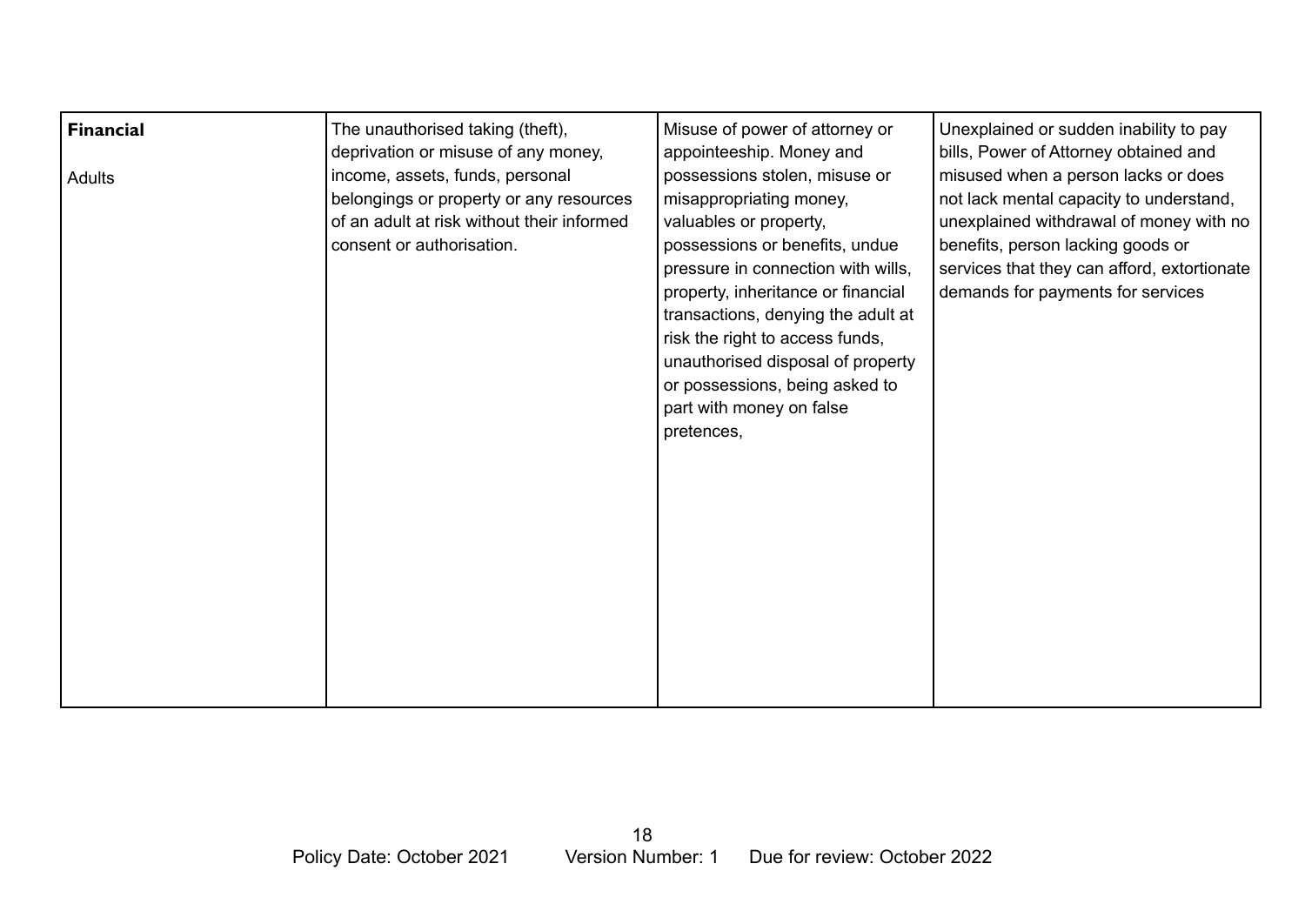| Organisational<br><b>Adults</b> | Involves the collective failure of an<br>organisation to provide safe, appropriate<br>and acceptable standards of service to<br>adults at risk.<br>Mainly relates to health and social care<br>provision but aspects may be relevant to<br>Church settings | Lack of individualised care,<br>inappropriate confinement or<br>restriction, sensory deprivation,<br>inappropriate use of rules, custom<br>and practice | Whistle blowing policy not in place and<br>accessible, insufficient employees<br>training and development. Organisational<br>standards not meeting those laid down<br>by regulatory bodies, service users not<br>treated with dignity and respect, diverse<br>needs not recognized and valued in<br>terms of age, gender, disability, ethnic<br>origin, race or sexual orientation,<br>services not flexible |
|---------------------------------|------------------------------------------------------------------------------------------------------------------------------------------------------------------------------------------------------------------------------------------------------------|---------------------------------------------------------------------------------------------------------------------------------------------------------|--------------------------------------------------------------------------------------------------------------------------------------------------------------------------------------------------------------------------------------------------------------------------------------------------------------------------------------------------------------------------------------------------------------|
|                                 |                                                                                                                                                                                                                                                            |                                                                                                                                                         |                                                                                                                                                                                                                                                                                                                                                                                                              |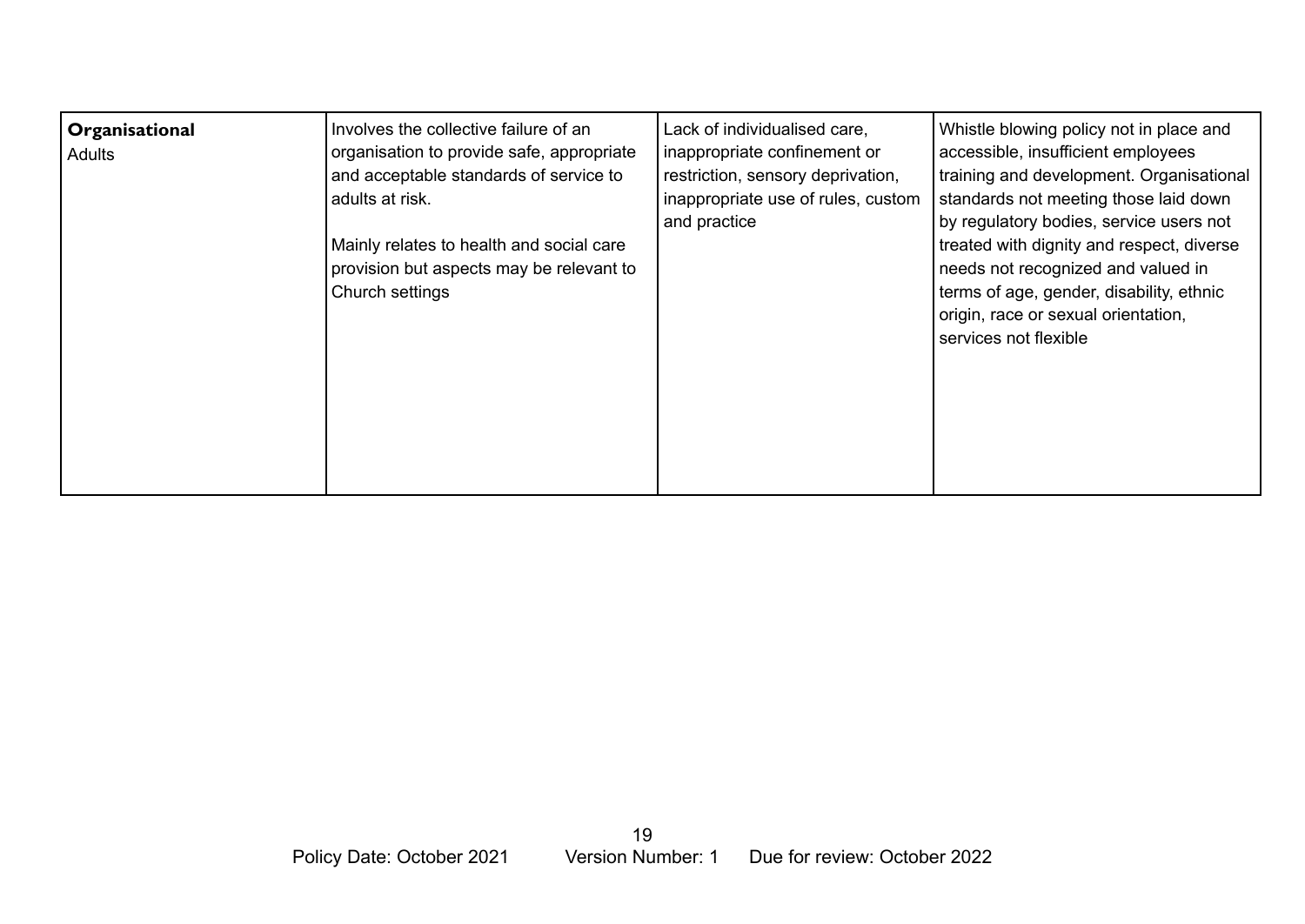| <b>Discriminatory</b><br>Adults | Exists when values, beliefs or culture<br>result in a misuse of power that denies<br>opportunity to some groups or individuals.                                                                                                                                               | Verbal abuse, harassment or<br>similar<br>treatment, unequal treatment,<br>deliberate exclusion from services<br>such as education, health, justice<br>and access to services and<br>protection, harmful or derisive<br>attitudes, inappropriate use of<br>language | Repeated exclusion from rights afforded<br>to citizens such as health, education,<br>employment and criminal justice                                                                                                                                                                                                          |
|---------------------------------|-------------------------------------------------------------------------------------------------------------------------------------------------------------------------------------------------------------------------------------------------------------------------------|---------------------------------------------------------------------------------------------------------------------------------------------------------------------------------------------------------------------------------------------------------------------|-------------------------------------------------------------------------------------------------------------------------------------------------------------------------------------------------------------------------------------------------------------------------------------------------------------------------------|
| <b>Modern Slavery</b>           | Encompasses slavery, human trafficking,<br>forced labour and domestic servitude.<br>Traffickers and slave masters use<br>whatever means they have at their<br>disposal to coerce, deceive and force<br>individuals into a life of abuse, servitude<br>and inhumane treatment. | Adult or Child trafficked into UK or<br>between places in UK for purpose<br>of sexual abuse or labour.<br>Adult or Child forced to work as<br>domestic servant.<br>Adult or child forced to work as<br>sex worker, farm labourer, car<br>cleaner.                   | Individual may not have their passport or<br>Identity documents. They may not have<br>access to or contact with friends and<br>family.<br>May never be left alone, live in poor<br>conditions, not be able to leave of own<br>free will. May have no access to funds.<br>May not know where they are or who<br>they are with. |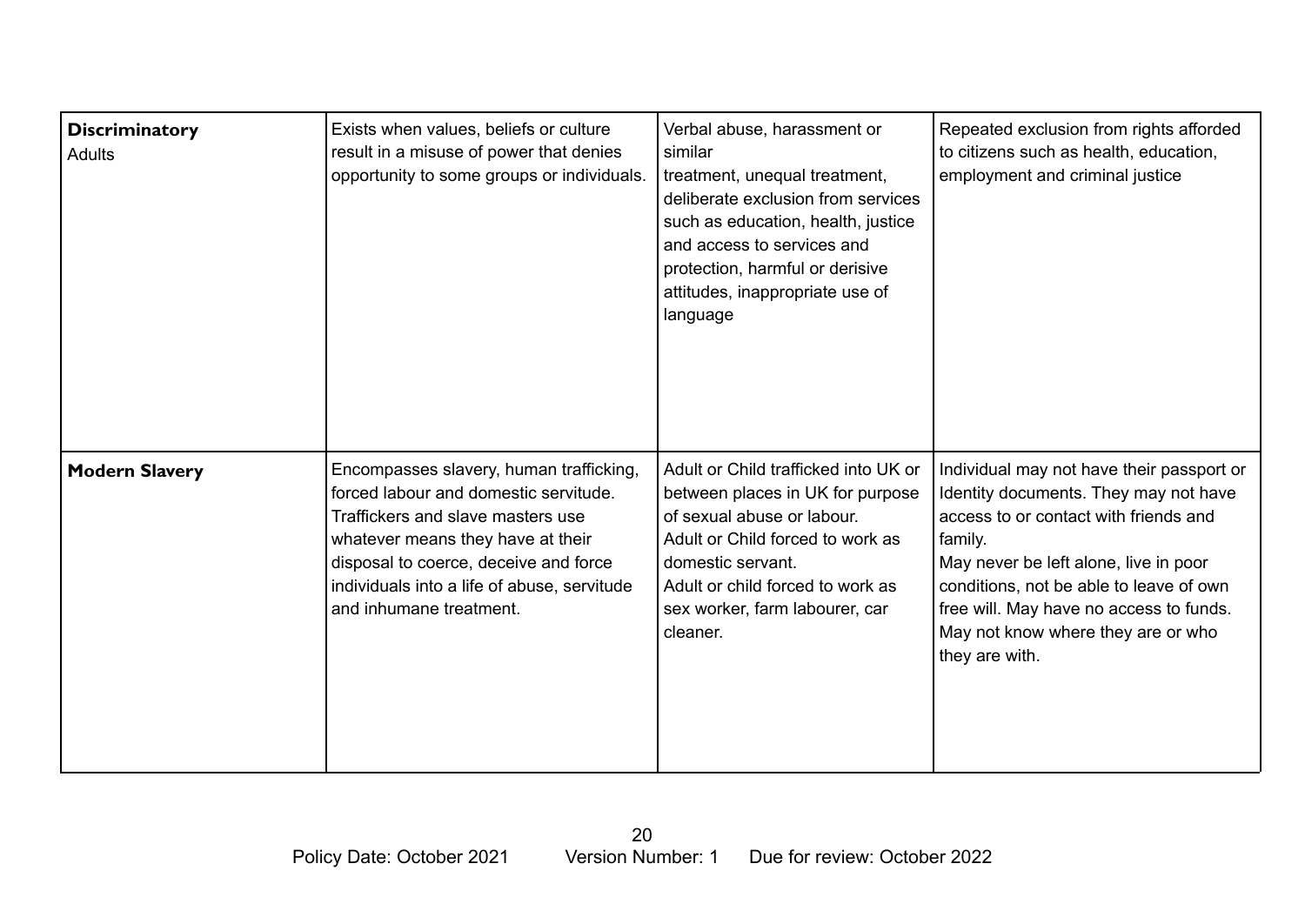| <b>Self Neglect</b>      | A wide range of behaviour involving<br>neglecting to care for one's personal<br>hygiene, health or surroundings and<br>includes behaviour such a s hoarding.                                                                             | May not react to or appropriately<br>fulfil needs for health care, food,<br>warmth. May live in an<br>environment that is an<br>environmental or fire risk and not<br>take any measure to reduce risk<br>or inadequate measures. | Environment which is poorly maintained,<br>dirty, animal infested, cramped to the<br>degree that it places the individuals<br>wellbeing at risk.<br>May have untreated or inadequately<br>treated physical health issues.                                                                                                                                   |
|--------------------------|------------------------------------------------------------------------------------------------------------------------------------------------------------------------------------------------------------------------------------------|----------------------------------------------------------------------------------------------------------------------------------------------------------------------------------------------------------------------------------|-------------------------------------------------------------------------------------------------------------------------------------------------------------------------------------------------------------------------------------------------------------------------------------------------------------------------------------------------------------|
| <b>Domestic Violence</b> | Incident or pattern of incidents of<br>controlling, coercive or threatening<br>behaviour, violence or abuse by someone<br>who is or has been an intimate partner or<br>family member regardless of gender or<br>sexuality. Age range 16+ | Includes: psychological, physical,<br>sexual, financial, emotional<br>abuse; so called 'honour' based<br>violence; Female Genital<br>Mutilation; forced marriage.                                                                | Appears to be afraid of partner / of<br>making own choices, behaves as though<br>she/he deserves to be hurt or mistreated.<br>low self-esteem or appear to be<br>withdrawn, appears unable or unwilling<br>to leave perpetrator, makes excuses for<br>or condones the behaviour of the person<br>alleged to have caused harm, blames<br>abuse on themselves |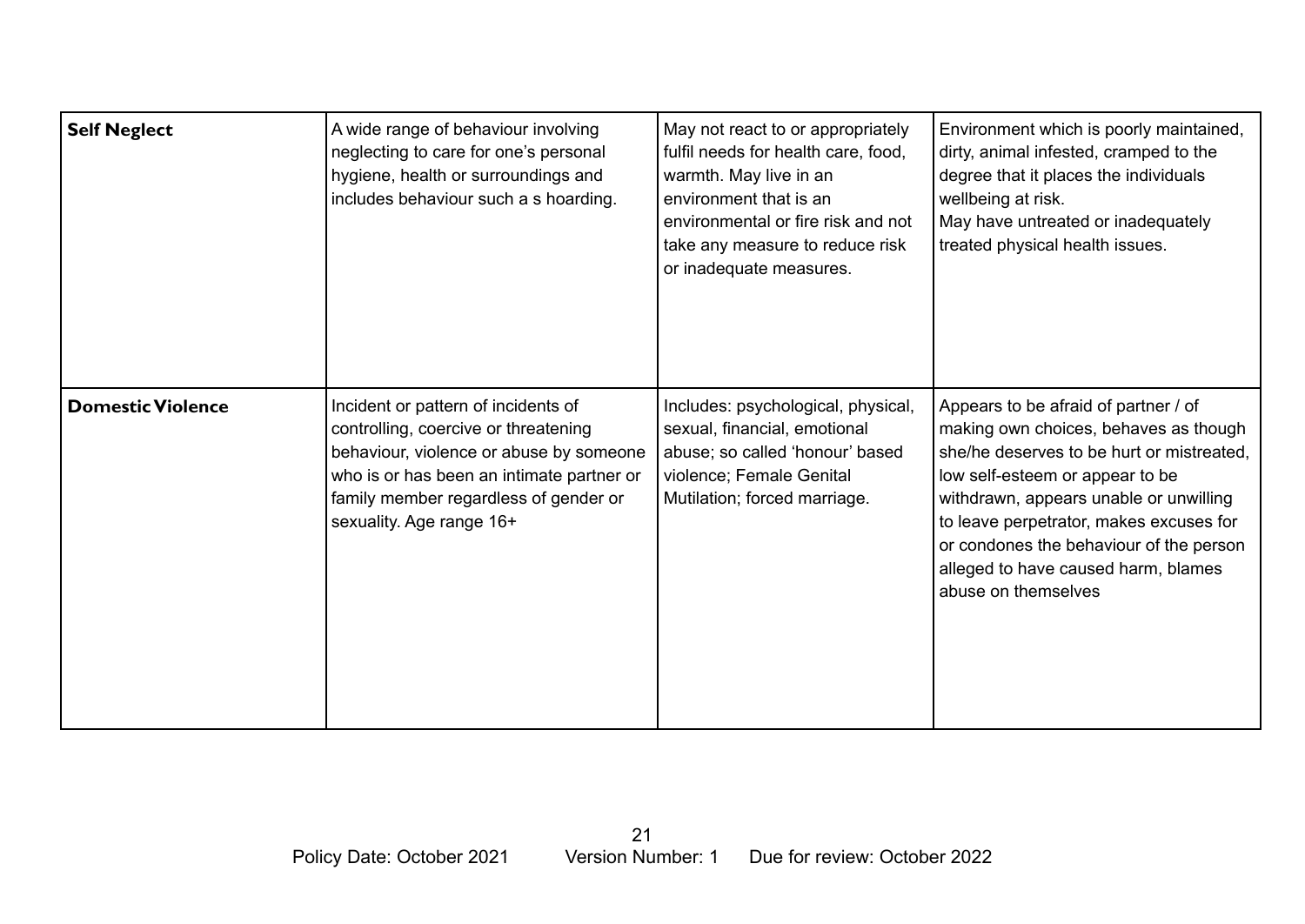| <b>Spiritual Abuse</b><br>(not defined in Statutory<br>Guidance) | Inappropriate use of religious belief or<br>practice | The misuse of the authority of<br>leadership or penitential<br>discipline, oppressive teaching or<br>intrusive healing or deliverance<br>ministries which may result in<br>various types of harm. | Could be any of the above. |
|------------------------------------------------------------------|------------------------------------------------------|---------------------------------------------------------------------------------------------------------------------------------------------------------------------------------------------------|----------------------------|
|------------------------------------------------------------------|------------------------------------------------------|---------------------------------------------------------------------------------------------------------------------------------------------------------------------------------------------------|----------------------------|

#### **Some Additional Information:**

**Child Sexual Exploitation:** All children and young people can be at risk of sexual exportation. This includes boys and girls of any age. This is a form of sexual abuse. Whilst young people can give consent to sexual acts from the age of 16 (so long as they have the capacity to do so) they continue to be a risk of sexual exploitation beyond their 16<sup>th</sup> birthday. Any concern that a **child or young person may be at risk of or experiencing sexual exploitation must be reported immediately to Children's Social Care or the police.** Sexual exploitation of children and young people under 18 involves exploitative situations, contexts and relationships where young people (or a third person or persons) receive 'something' (e.g. food, accommodation, drugs, alcohol, cigarettes, affection, gifts, money) as a result of them performing, and/or another or others performing on them, sexual activities. Child sexual exploitation can occur through the use of technology without the child's immediate recognition; for